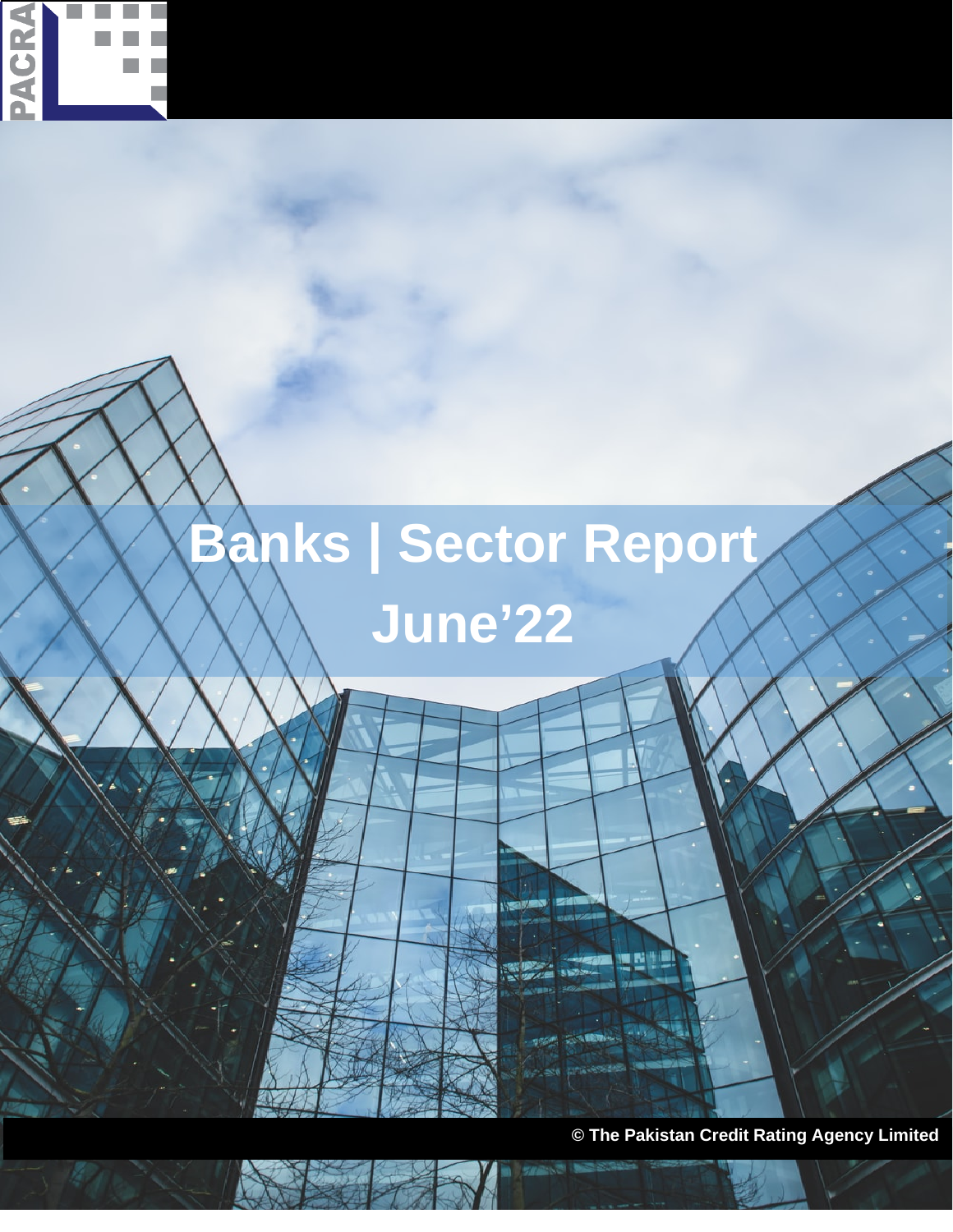#### PACRA  $\mathbf{m}$ × **In** m.

# **TABLE OF CONTENTS**

| <b>Contents</b>                  | Page No.       |
|----------------------------------|----------------|
| Overview                         | 1              |
| Five Years at a Glance           | $\overline{2}$ |
| Foreword   Banking Prospects     | 3              |
| <b>Asset Analysis</b>            | $\overline{7}$ |
| Deposit Analysis                 | 12             |
| <b>Banking Spreads</b>           | 15             |
| <b>Profitability Analysis</b>    | 16             |
| <b>Financial Ratios</b>          | 17             |
| <b>Rating Curve</b>              | 18             |
| <b>Islamic Banking Snapshot</b>  | 19             |
| Listed Banks   Stock Performance | 21             |
| Bibliography                     | 22             |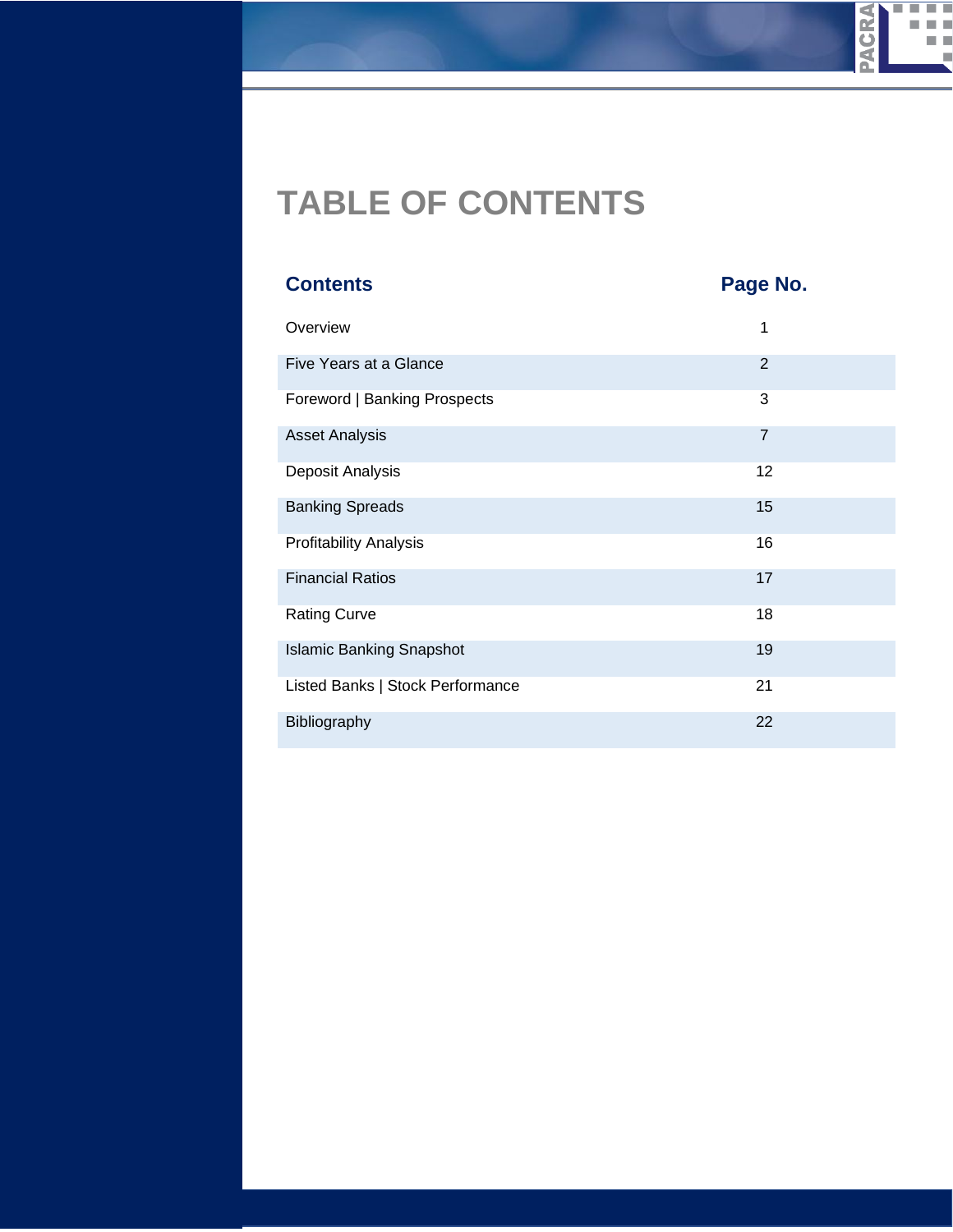# **BANKING SECTOR OVERVIEW**

|   | <b>Banking Sector</b>    | <b>Dec'21</b> | <b>Mar'22</b> |  |
|---|--------------------------|---------------|---------------|--|
| A | <b>Commercial Banks</b>  | 29            | 29            |  |
|   | <b>Public Sector</b>     | 5             | 5             |  |
|   | <b>Private Banks</b>     | 20            | 20            |  |
|   | Foreign Banks            | 4             | 4             |  |
| в | <b>Specialized Banks</b> | 3             | 3             |  |
|   | Scheduled Banks (A + B)  | 32            | 32            |  |

|                                                                                                                          | <b>Key Figures   Scheduled Banks</b>                                                                                          |                                                                                                                          |
|--------------------------------------------------------------------------------------------------------------------------|-------------------------------------------------------------------------------------------------------------------------------|--------------------------------------------------------------------------------------------------------------------------|
| Total Banking Assets Mar'22:<br>PKR~30,445bln, Dec'21:<br>PKR~29,772bln<br>(PKR~25,124bln Dec'20)<br>Growth: $~19\%$ YoY | Net Investments Mar'22:<br>PKR~15,279bln, Dec'21:<br>PKR~14,464bln<br>(PKR~11,935bln Dec'20)<br>Growth: ~21% YoY              | Gross Advances Mar'22:<br>PKR~11,132bln, Dec'21:<br>PKR~10,905bn<br>(PKR~8,869bln Dec'20)<br>Growth: ~23% YoY            |
| NPLs: Mar'22: PKR~864bln.<br>PKR~860bln - Dec'21<br>(PKR~829bln Dec'20).<br>Growth: ~4% YoY                              | Closing Provision (General +<br>Specific): Mar'22: PKR~790bln<br>PKR~785bln Dec'21<br>(PKR~732bln Dec'20).<br>Growth: ~7% YoY | <b>Banking Deposits Mar'22:</b><br>PKR~ 21,258bln Dec'21:<br>PKR~21.664bln<br>(PKR~18,519bln Dec'20)<br>Growth: ~17% YoY |
| Net Interest Income Mar'22:<br>PKR~235bln CY21:<br>PKR~826bln-<br>Dec'21(PKR~852bln CY20)<br>Growth: $\sim$ (-3%) YoY    | Total Banking Equity Mar'22:<br>PKR~1895bln, Dec'21:<br>PKR~1,877bln (PKR~1,862bln<br>Dec'20)<br>Growth: ~0.8% YoY            | ADR Mar'22: 49% Dec'21:<br>47% (~45% Dec'20)<br>CAR Mar'22:16.4% Dec'21:<br>16.7% (~18.2% Dec'20)                        |
| PBT Mar'22: PKR~139bln,<br>CY21: PKR~451bln -<br>Dec'21(PKR~411bln CY20)<br>Growth: ~10% YoY                             | PAT Mar'22: PKR~ 83bln,<br>CY21: PKR~267bln-<br>Dec'21(PKR~244bln CY20)<br>Growth: ~9% YoY                                    |                                                                                                                          |
| <b>Source: SBP</b>                                                                                                       |                                                                                                                               |                                                                                                                          |

1

**WAOK4** 

**I** п T. m a a s n e ш

**\*Growth rates are from Dec to Dec**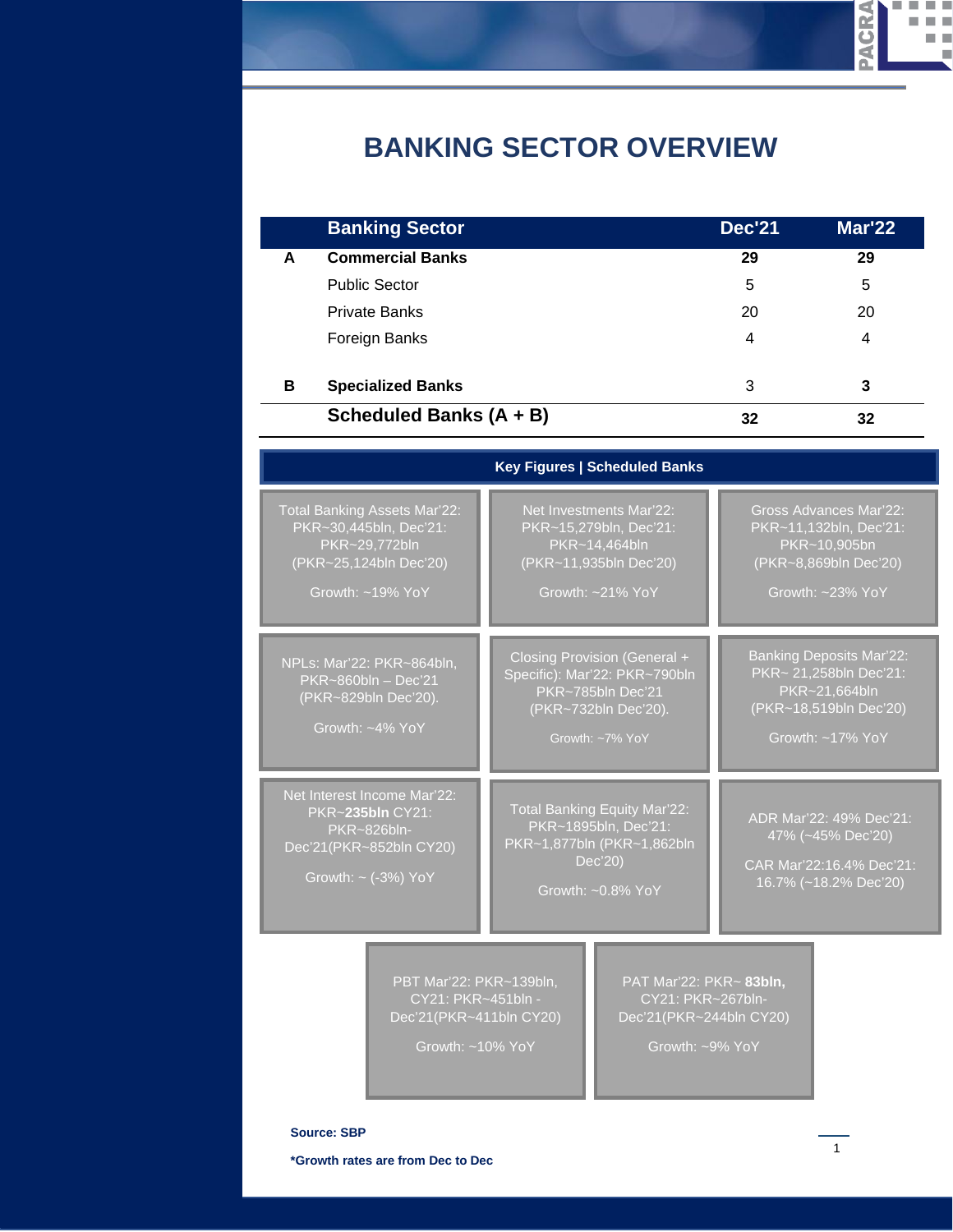| <b>Financial Position</b>                                               | <b>CY18</b>          | <b>CY19</b>           | <b>CY20</b>           | <b>CY21</b>           | <b>PKR mln</b><br><b>1QCY22</b> |
|-------------------------------------------------------------------------|----------------------|-----------------------|-----------------------|-----------------------|---------------------------------|
|                                                                         |                      |                       |                       |                       |                                 |
| <b>Assets</b>                                                           |                      |                       |                       |                       |                                 |
| Cash & Balances with Treasury Banks<br><b>Balances with Other Banks</b> | 1,574,551<br>147,829 | 1,987,096<br>232,671  | 2,014,703<br>277,988  | 2,270,389<br>224,210  | 2,031,819<br>259,266            |
| Lending to Financial Institutions                                       | 909,754              | 978,640               | 1,079,071             | 1,078,835             | 783,504                         |
| Net Investments                                                         | 7,913,923            | 8,939,438             | 11,934,634            | 14,463,789            | 15,278,882                      |
| <b>Net Advances</b>                                                     | 7,955,195            | 8,248,973             | 8,291,572             | 10,019,702            | 10,243,185                      |
| <b>Operating Fixed Assets</b>                                           | 437,235              | 596,924               | 626,251               | 694,596               | 713,155                         |
| <b>Deferred Tax Assets</b>                                              | 81,082               | 74,052                | 91,820                | 118,419               | 136,257                         |
| <b>Others</b>                                                           | 662,485              | 933,542               | 807,816               | 902,294               | 998,553                         |
| <b>TOTAL BANKS ASSETS</b>                                               | 19,682,054           | 21,991,337            | 25,123,855            | 29,772,234            | 30,444,621                      |
| <b>Liabilities</b>                                                      |                      |                       |                       |                       |                                 |
| <b>Bills Payable</b>                                                    | 243,237              | 231,178               | 313,827               | 328,081               | 372,679                         |
| Borrowings from Financial Institutions                                  | 3,001,186            | 2,932,082             | 3,216,866             | 4,602,473             |                                 |
| <b>Deposits and Other Accounts</b>                                      | 14,254,201           |                       |                       |                       | 5,574,769<br>21,214,267         |
| <b>Subordinated Loans</b>                                               | 111,713              | 15,953,489<br>123,218 | 18,518,525<br>121,854 | 21,663,913<br>122,815 | 129,522                         |
| Liabilities Against Assets Subject to Finance Lease                     | 7                    | 7,446                 |                       | 8,025                 |                                 |
| <b>Deferred Tax Liabilities</b>                                         | 34,557               | 43,602                | 7,534<br>46,549       | 28,717                | 7,966                           |
| <b>Other Liabilities</b>                                                | 631,529              | 1,042,073             | 1,036,267             | 1,140,942             | 28,828<br>1,221,565             |
| <b>TOTAL BANKS LIABILITIES</b>                                          | 18,276,439           | 20,333,089            | 23,261,422            | 27,894,967            | 28,549,596                      |
| <b>Equity</b>                                                           |                      |                       |                       |                       |                                 |
| <b>Share Capital</b>                                                    | 541,040              | 556,886               | 556,131               | 505,043               | 507,125                         |
| <b>Reserves</b>                                                         | 315,570              | 349,529               | 392,599               | 438,117               | 456,389                         |
| <b>Unappropriated Profits</b>                                           | 433,205              | 521,807               | 642,965               | 736,289               | 753,317                         |
| Surplus/Deficit on Revaluation of Assets                                | 115,799              | 230,026               | 270,737               | 197,818               | 178193.00                       |
| <b>TOTAL BANKS EQUITY</b>                                               | 1,405,615            | 1,658,248             | 1,862,433             | 1,877,267             | 1,895,024                       |
| <b>Financial Performance</b>                                            |                      |                       |                       |                       |                                 |
| <b>Profit &amp; Loss</b>                                                |                      |                       |                       |                       |                                 |
| Mark-up/Return/Interest Earned                                          | 1,153,014            | 1,851,790             | 1,924,328             | 1,807,572             | 599,066                         |
| Mark-up/Return/Interest Expense                                         | 607,964              | 1,156,062             | 1,071,898             | 981,544               | 363,878                         |
| <b>Net Mark-up/Interest Income</b>                                      | 545,050              | 695,727               | 852,430               | 826,028               | 235,188                         |
| Provisions & Bad Debts Written Off                                      |                      |                       |                       |                       |                                 |
| Directly/(Reversals)                                                    | 36,201               | 67,855                | 123,039               | 43,204                | 3,529                           |
| <b>Net Mark-up/Interest Income After Provision</b>                      | 508,849              | 627,872               | 729,391               | 782,824               | 231,659                         |
| Fee, Commission & Brokerage Income                                      | 112,726              | 123,895               | 118,322               | 141,786               | 40,089                          |
| Dividend Income                                                         | 13,589               | 12,325                | 10,810                | 17,770                | 5,648                           |
| Income from Foreign Currency Transactions                               | 26,100               | 26,269                | 21,854                | 34,746                | 12,822                          |
| Other Income                                                            | 25,698               | 19,628                | 65,920                | 36,569                | 5,960                           |
| <b>Total Non Mark-up/Interest Income</b>                                | 178,113              | 182,117               | 216,906               | 230,871               | 64,519                          |
|                                                                         | 686,962              | 809,989               | 946,298               | 1,013,695             | 296,178                         |
| <b>Administration Expenses</b>                                          | 415,852              | 495,018               | 521,253               | 551,809               | 157,324                         |
| <b>Other Expenses</b>                                                   | 5,052                | 10,517                | 13,690                | 10,892                | $-352$                          |
| <b>Total Non Mark-up/Interest Expenses</b>                              | 434,882              | 505,535               | 534,943               | 562,701               | 156,972                         |
| <b>Extra Ordinary Items</b>                                             | 9,016                | 49                    | 0                     | 0                     | 0                               |
| Profit /(Loss) Before Tax (PBT)                                         | 243,064              | 304,405               | 411,355               | 450,994               | 139,206                         |
| <b>Taxation</b>                                                         | 93,542               | 133,656               | 167,315               | 183,604               | 55,477                          |
| Profit /(Loss) After Tax (PAT)                                          | 149,612              | 170,749               | 244,039               | 267,390               | 83,729                          |

**PACRA** 

H  $\mathcal{L}_{\mathcal{A}}$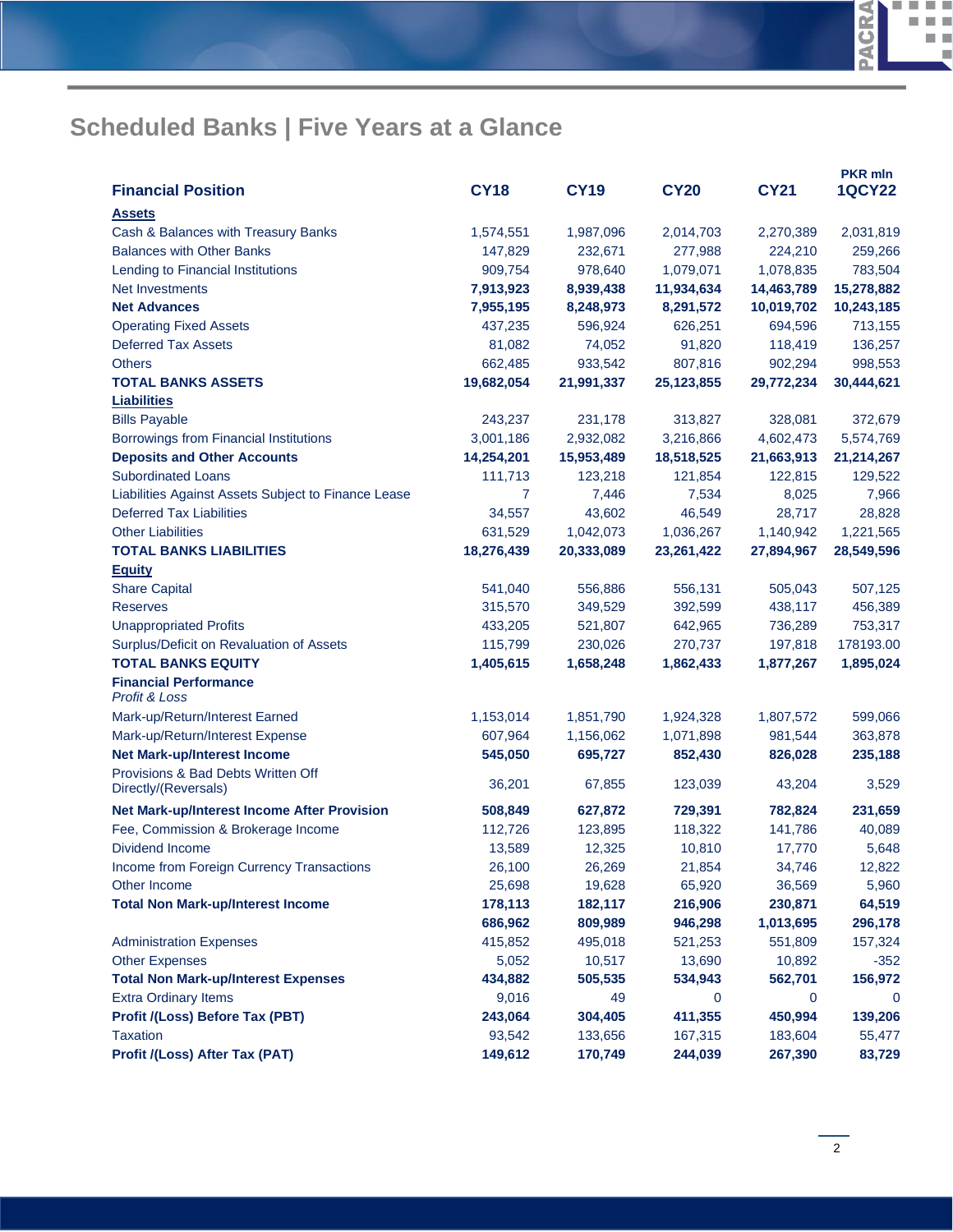#### **Foreword | Banking Prospects**

#### **The Economy | FY21 and beyond:**

Pakistan's economy has gone through several turbulent phases. It was deeply impacted by the sheer magnitude of the COVID-19 pandemic. Almost everything came to a complete halt. The Government lifted the lockdowns relatively early, and took several measures to stimulate the economy. SBP took a proactive role and lowered interest rate to 7% to spur growth. The economic activity revived and Pakistan posted a GDP growth rate of ~4.0% in FY21 after a contraction in economy of -0.4% in FY20 (GDP growth figures were revised after base year was changed from FY05-06 to FY15-16). The GDP was forecasted to grow at ~5% in FY22 but this has been revised up to ~6%.

| <b>Macro Indicators</b>           | <b>CY18</b> | <b>CY19</b> | <b>CY20</b> | <b>CY21</b> | <b>1QCY22</b> |
|-----------------------------------|-------------|-------------|-------------|-------------|---------------|
| GDP   (real) (PKR bln)            | 36,278      | 37,184      | 36,710      | 39,092      | 41,511        |
| <b>GDP Growth Rate</b>            | 6.2%        | 2.5%        | $-1.3%$     | 6.4%        | 6.0%          |
| Government Debt (PKR bln)         | 26,637      | 32,669      | 36,272      | 41,543      | 42,995        |
| Local                             | 17,536      | 21,676      | 24,314      | 26,746      | 28,076        |
| Foreign                           | 9,101       | 10,993      | 11,958      | 14,796      | 14,919        |
| Current Account Balance (USD mln) | (18, 859)   | (8,558)     | (651)       | (12, 262)   | (4,065)       |
| Remittances (USD mln)             | 21,038      | 22,124      | 25,944      | 31,073      | 7,145         |
| Trade Balance (USD mln)           | (37, 648)   | (27, 306)   | (24, 765)   | (40, 826)   | (10, 298)     |
| Exchange Rate (PKR/USD) (Avg.)    | 139         | 155         | 160         | 177         | 183           |
| Fiscal Deficit % of GDP           | 6.2%        | 9.3%        | 9.2%        | 8.7%        | 9.8%          |
| <b>KIBOR</b>                      | 7.7%        | 12.6%       | $9.0\%$     | 8.2%        | 11.3%         |
| <b>MPR</b>                        | 7.7%        | 11.3%       | 9.7%        | 8.2%        | 9.8%          |
| Inflation                         | 5.3%        | 9.4%        | 9.5%        | 9.5%        | 12.6%         |

#### **Fiscal Side & Current Account:**

Currently, the Government is very constrained on the fiscal front with fiscal deficit approaching ~10% of GDP. Increasing trade imbalance (higher imports) and depreciating PKR has worsened the situation. Meanwhile, growing worker remittances and higher exports (25% growth in exports in 9MFY22) remain bright spots and prevented the situation from worsening further. The Government has borrowed excessively and total debt as of March'22 stands at over PKR~42,995bln. Out of this, around 35% are foreign borrowings and remaining are locally borrowed.

The current account showed a surplus of USD~0.8bln in FY21. It was mainly due to lower demand for raw materials from businesses, low import bill (mainly energy and food) and an increase in foreign remittances through SBP launched Roshan Digital Accounts for overseas Pakistanis. RDA is a flagship initiative of SBP through which funds received from non-resident Pakistanis grossed up to USD~4bln in Mar'22.

The current account deficit skyrocketed in 1QCY22 and reached USD~4bln based on higher energy and food prices. The rampant increase in imports and widening of the trade deficit has depleted the country's foreign

**CRA**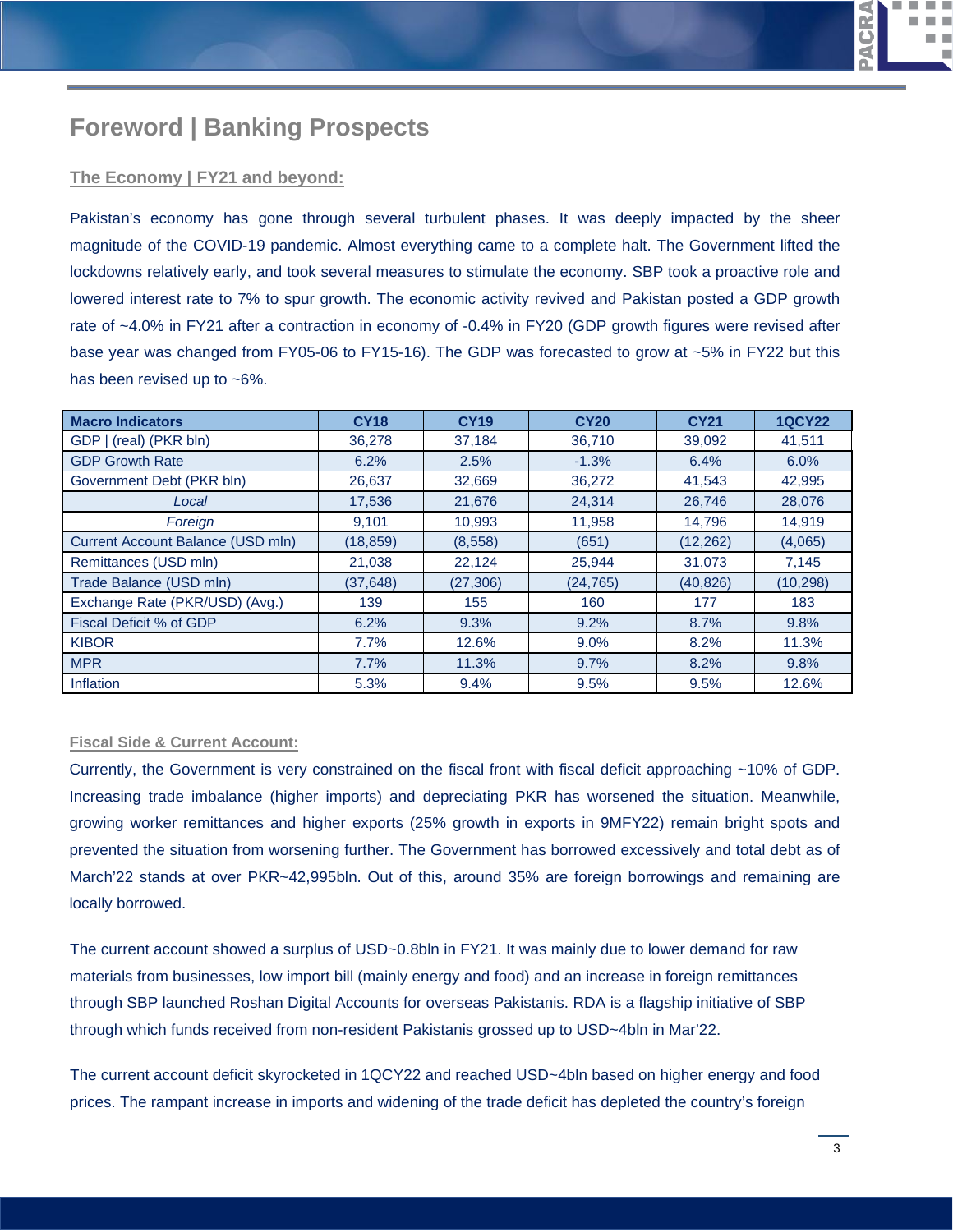reserves, which stood at USD~17.5bln at End-1QCY22 (FY21: USD~23.9bln). The exchange rate has depreciated significantly to over PKR~183 per USD.



**Inflation and interest rates**

Inflation remains the primary concern for not only Pakistan but world over. International commodity prices entered a super cycle with global demand recovering quicker than expected after COVID-19 and supply side still not fully restored. This was further exacerbated by Ukraine-Russia war. Inflation in Pakistan is currently over 13% (End-April 22) as compared to ~9% at End-FY21. In order to curb rising inflation, SBP started increasing the interest rates. The first revision was in Sep'21 where a 25bps rise took Monetary Policy Rate (MPR) to 7.25%. SBP again raised twice to take the MPR to 12.25%. However, T-bills, PIBs and KIBOR rates have increased much aggressively and now stand around 15% in anticipation of further MPR hike.

#### **The saga continues**

The fiscal and current account deficits keep widening with foreign reserves depleting rapidly. This pace is not sustainable and radical steps are needed. The recent regime change in Pakistan has put things in flux. The political uncertainty and pressure on multiple fronts have made the situation more challenging. The new Government is trying to revive the IMF program but needs to make tough decisions to reduce subsidies on energy. This may lead to even higher inflation and, in turn, public pressure. High interest rates, rising inflation and pressure on PKR is expected to persist at least in the short term.

4

**CRA** ā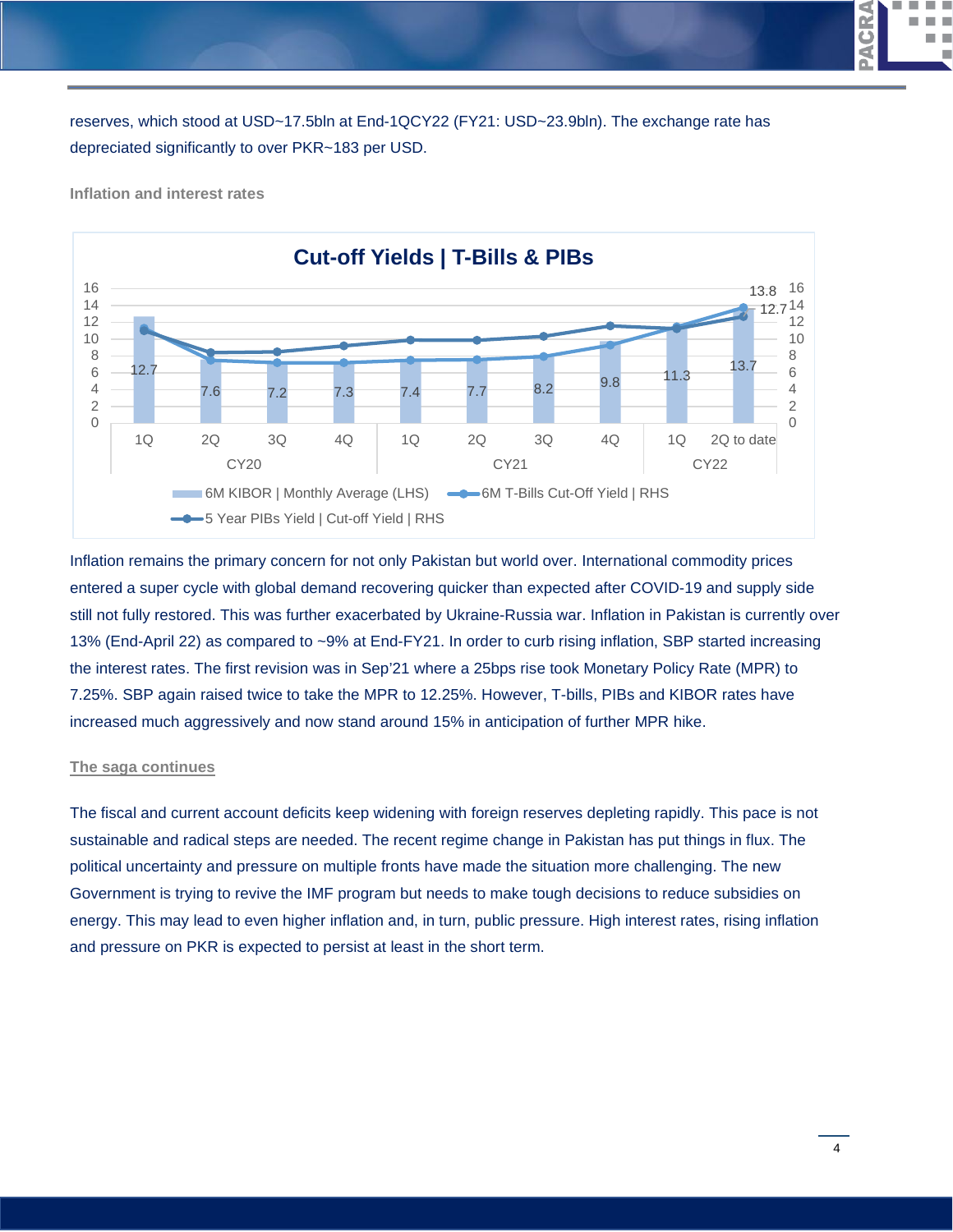

#### **Banks | A brief Insight:**

The banking sector continues to flourish and enjoy high profitability in Pakistan, despite tough economic conditions. The banking sector weightage is approximately ~25% of the KSE 100 index. The asset base of the sector grew by ~19% to reach almost PKR~30trn in CY21 (CY20: PKR~26trn). Banks' advances posted a hefty growth of ~21% in CY21 and crossed PKR~10trn mark for the first time. The investments also increased by around 20% and stood at PKR~14.5trn. The increase in advances was mainly due to lower interest rates, various schemes and incentives launched by SBP and higher demand from manufacturing and consumer sectors. High commodity prices in the second half also led to higher advances. The recent hike in interest rates is expected to dampen this growth in advances and banks are expected to take higher exposure in government securities.

The deposits of the banking industry increased to PKR~21.6trn (YoY growth of 17%). The CASA ratio of the banking industry stood at an average of 75% in CY21.

The NPL ratio of the industry improved to around ~8% in CY21 (CY20: ~9.2%) and recorded at PKR~860bln (CY20: PKR~829bln). The reduction in NPLs is attributable to strong growth in advances and relatively lower infection ratio stemming from the textile sector. The lower NPL ratio signifies strong credit quality of the banks. This will be under duress now as interest rates have increased and cost will rise for sectors that are dependent on imported raw material. The NPL provision coverage has risen to ~91.2 % showing little potential drag on the banking sector equity.

The overall equity base of the industry grew to over PKR~1.9trn in CY21. The CAR for the industry stood at ~16.7% in CY21 (CY20: ~18.2%). Although, the CAR dropped on YoY basis, it still remains well above the minimum regulatory requirement of ~12.5%.

The overall profitability of the banks increased to PKR~267bln (CY20: PKR~244bln). Although net interest income dropped in CY21 by 2%, lower provisioning expense and higher non-markup income led to better profitability. Non-markup income increased by over 8% in CY21 mainly because of 66% growth in dividend income and 59% increase in income from foreign currency transactions. The net interest income is expected to grow with rising interest rates. Banking spreads have already crossed 5%-mark, first time since 2QCY20. Provisioning expense may also increase due to higher NPLs, but the banks are expected to have conservative lending approach. Meanwhile, banks having higher exposure in long tenured government securities may have to take hit if they reprice their portfolio.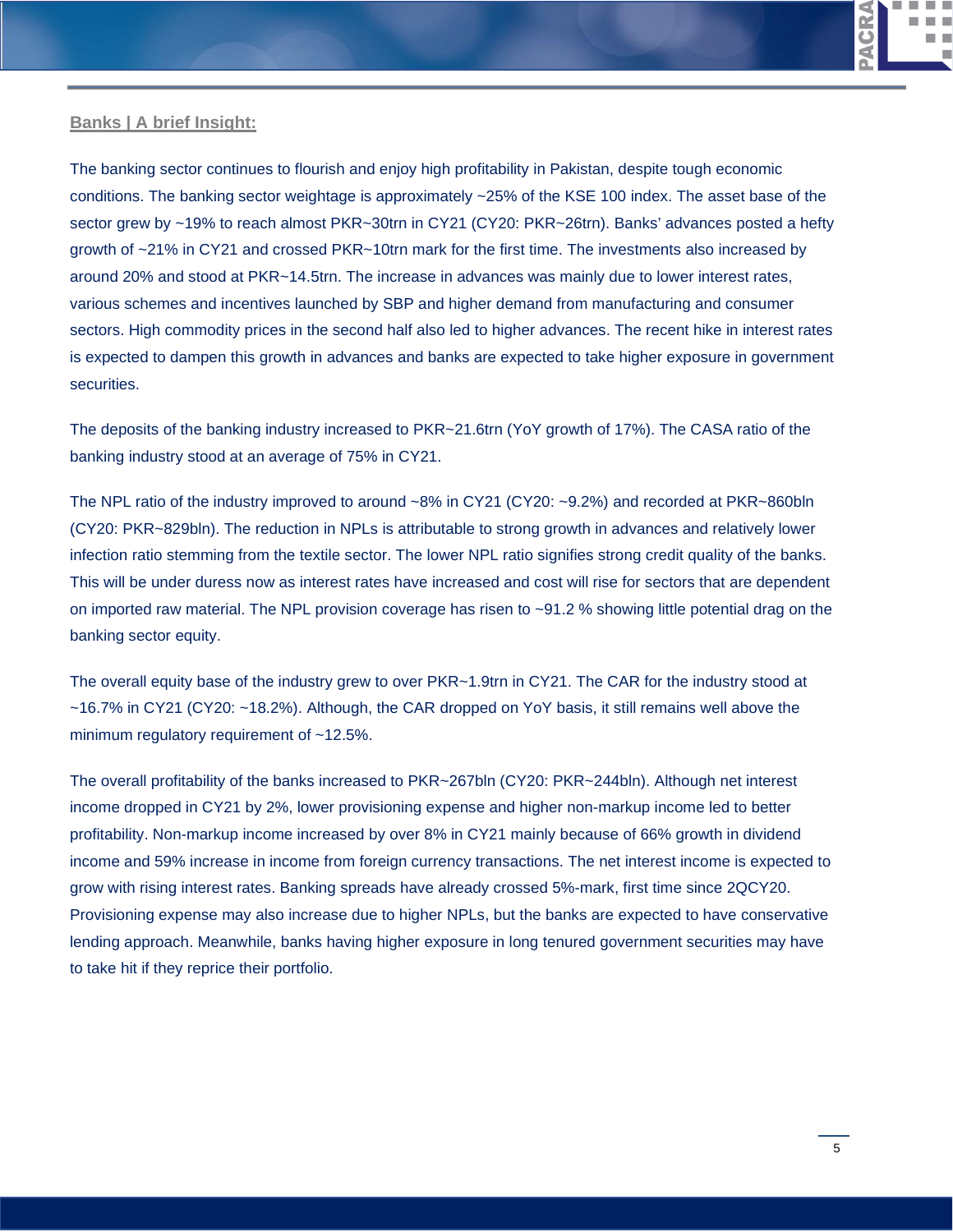

#### **Regulatory Updates:**

| <b>SBP</b><br><b>Initiatives</b>              | <b>Description</b>                                                                                                                                                                                                                                                                                                               |
|-----------------------------------------------|----------------------------------------------------------------------------------------------------------------------------------------------------------------------------------------------------------------------------------------------------------------------------------------------------------------------------------|
|                                               | SME Asaan Finance Scheme (SAAF). It is a collateral free lending scheme for new<br>and established SME businesses where SBP will share losses with participating<br>institutions on pre-agreed parameters.                                                                                                                       |
| یل بھر میں - ملک بھر میں                      | Raast is Pakistan's first instant payment system that will enable end-to-end digital<br>payments among individuals, businesses and government entities instantaneously.<br>The state-of-the-art Pakistan's Faster Payment System will be used to settle small-<br>value retail payments in real time.                            |
| <b>TERF</b>                                   | Temporary Economic Refinance Facility (TERF) is a concessionary refinance facility<br>aimed at promoting investment both new and expansion and/or Balancing,<br>Modernization and Replacement (BMR).                                                                                                                             |
| <b>DIGITAL</b><br>\CCOUNT<br>دور رہ کر بھی یا | Roshan Digital Account is a banking facility available to Non-resident Pakistanis,<br>this facility allows Pakistani nationals living abroad to have access to banking<br>services within Pakistan without having to visit a physical bank branch.                                                                               |
|                                               | Sohni Dharti Remittance Program (SDRP) is a point-based loyalty scheme for<br>remitters who work abroad and send money to their loved ones in Pakistan through<br>banking channels or exchange companies. It is a unique and first-ever smartphone<br>application available in English and Urdu language.                        |
| <b>Making Data Access Easier</b>              | Easy Data offers an intuitive and user-friendly interface, and contains time-series<br>economic and financial data that is most relevant to central banking. Starting with a<br>dashboard of key economic and financial indicators covering different areas, Easy<br>Data helps users visualize data through interactive charts. |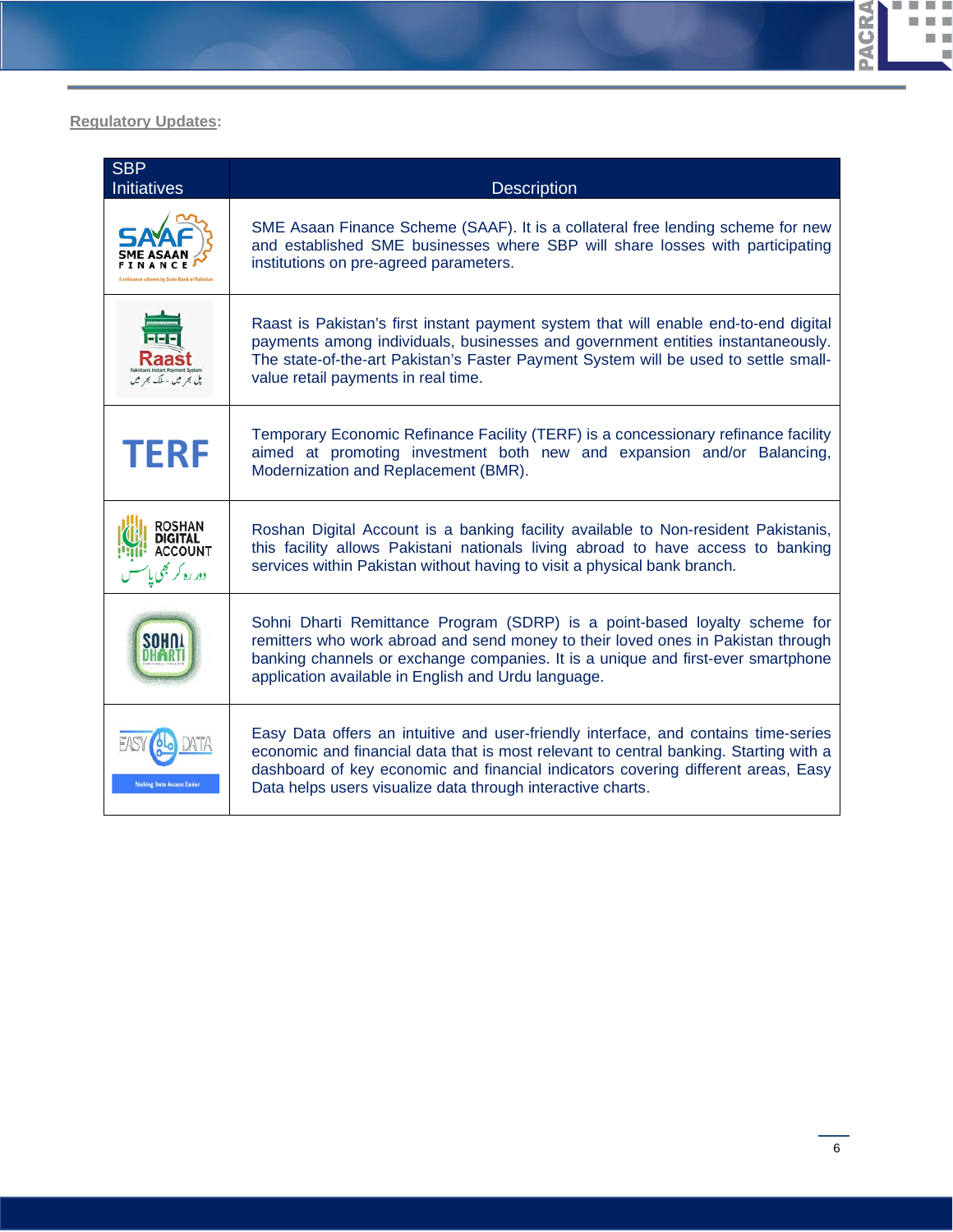#### **ASSET ANALYSIS: SCHEDULED BANKS**



| <b>Credit Quality   Scheduled Banks</b> |             |             |             |             |               |
|-----------------------------------------|-------------|-------------|-------------|-------------|---------------|
| (Figures in PKR bln)                    | <b>CY18</b> | <b>CY19</b> | <b>CY20</b> | <b>CY21</b> | <b>1QCY22</b> |
| <b>Gross Advances</b>                   | 8,525       | 8,869       | 9,024       | 10,905      | 11,132        |
| Growth                                  | 21%         | 4%          | 2%          | 21%         | 2%            |
| Net Advances (Gross Advances -          |             |             |             |             |               |
| Provisions)                             | 7,955       | 8,249       | 8,292       | 10,121      | 10,342        |
| Growth                                  | 22%         | 4%          | 1%          | 22%         | 2%            |
| <b>NPLs</b>                             | 680         | 761         | 829         | 860         | 864           |
| Provisions (General + Specific)         | 570         | 620         | 732         | 785         | 790           |
| <b>Net NPLs</b>                         | 110         | 141         | 97          | 75          | 74            |
| Infection   NPLs (%) to Gross Advances  | 8.0%        | 8.6%        | 9.2%        | 7.9%        | 7.76%         |
| Coverage Ratio                          | 84%         | 81%         | 88%         | 91%         | 91%           |
| Drag on Equity (including Rev. Surplus) | 7.8%        | 8.5%        | 5.2%        | 3.9%        | 3.8%          |
| Capital Adequacy Ratio                  | 16.2%       | 17.0%       | 18.6%       | 16.7%       | 16.40%        |
| <b>ADR</b>                              | 56%         | 52%         | 45%         | 47%         | 49%           |
| Equity                                  | 1,406       | 1,658       | 1,862       | 1,942       | 1960          |

Banking sectors assets posted an impressive growth of ~20% in CY21 while asset mix remained largely the same with investments comprising ~50% of total assets.

• Infection Ratio decreased from ~9.2% in CY20 to ~7.9% in CY21 due higher advances and lower NPLs showing healthy credit quality.

• ADR registered a growth of 2% in CY21. However, with rising interest rates, this is expected to remain constrained.

• CAR shows a falling trend since CY20. CAR for 1QCY22 stood at ~16.4%, which hints the banks on improving their capital mix.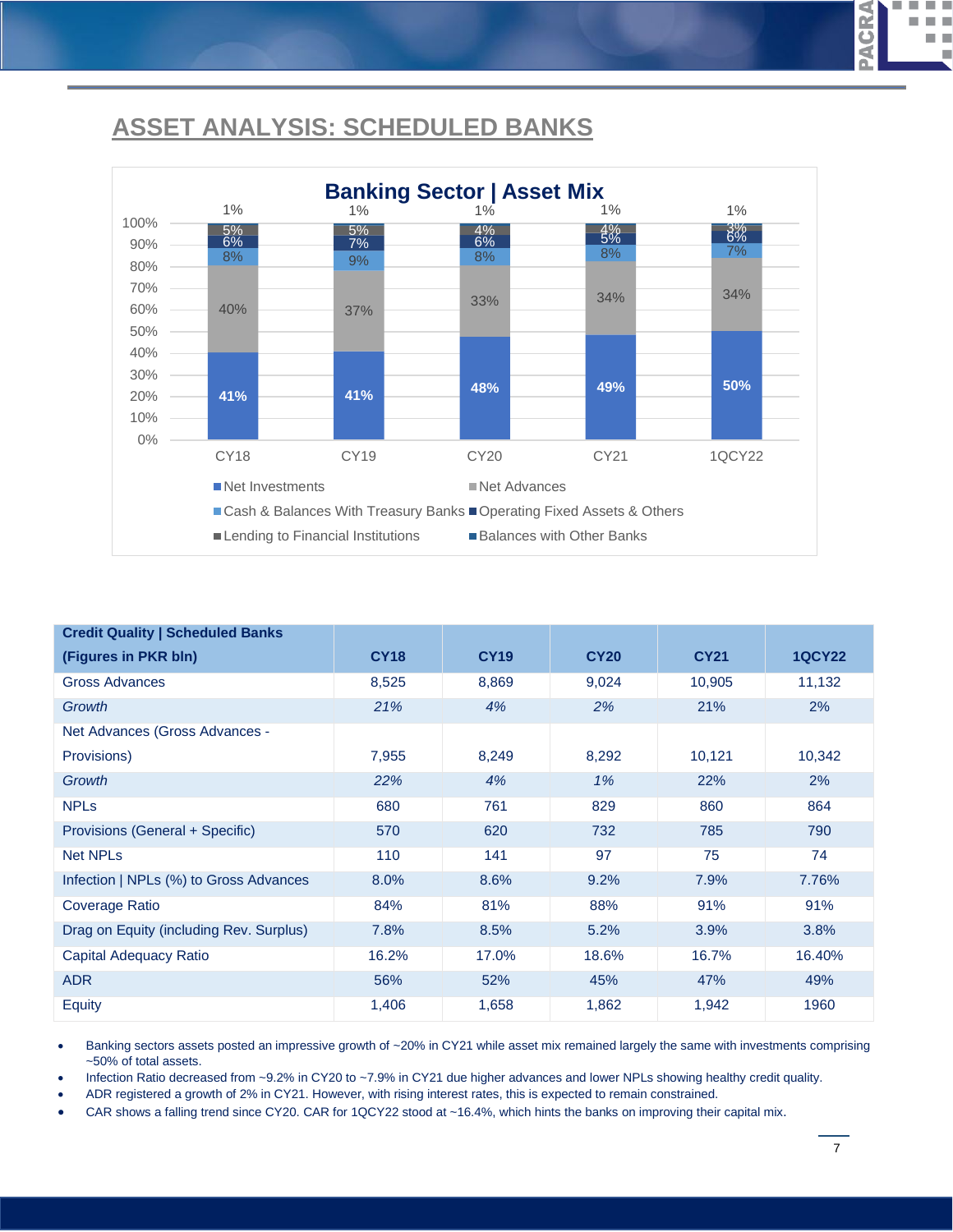### **SEGMENT WISE LOAN PORTFOLIO**

| <b>Figures in PKR bln</b>                                       |                                 |                | <b>CY21</b>                |                               |                                 |                | <b>1QCY22</b> |                                      |
|-----------------------------------------------------------------|---------------------------------|----------------|----------------------------|-------------------------------|---------------------------------|----------------|---------------|--------------------------------------|
| <b>Segment Wise</b><br><b>Banking Credit</b><br><b>Exposure</b> | <b>Gross</b><br><b>Advances</b> | <b>NPLs</b>    | <b>Infection</b><br>$(\%)$ | Share in<br>total<br>advances | <b>Gross</b><br><b>Advances</b> | <b>NPLs</b>    | Infection (%) | <b>Share in</b><br>total<br>advances |
| <b>Corporate Sector</b>                                         | 7,731                           | 654            | 8.5%                       | 71%                           | 7,927                           | 661            | 8.3%          | 71%                                  |
| <b>Fixed Investments</b>                                        | 3,459                           | 308            | 8.9%                       | 32%                           | 3,619                           | 316            | 8.7%          | 33%                                  |
| <b>Working Capital</b>                                          | 2,618                           | 249            | 9.5%                       | 24%                           | 2,595                           | 247            | 9.5%          | 23%                                  |
| <b>Trade Finance</b>                                            | 1,654                           | 98             | 5.9%                       | 15%                           | 1,713                           | 98             | 5.7%          | 15%                                  |
| <b>SMEs</b>                                                     | 519                             | 77             | 14.8%                      | 5%                            | 488                             | 76             | 15.5%         | 4%                                   |
| <b>Fixed Investments</b>                                        | 125                             | 14             | 11.2%                      | 1%                            | 131                             | 14             | 10.5%         | 1%                                   |
| <b>Working Capital</b>                                          | 352                             | 56             | 16.1%                      | 3%                            | 316                             | 56             | 17.7%         | 3%                                   |
| <b>Trade Finance</b>                                            | 42                              | 6              | 14.3%                      | 0%                            | 42                              | 6              | 14.5%         | 0%                                   |
| <b>Agriculture</b>                                              | 405                             | 62             | 15.3%                      | 4%                            | 406                             | 57             | 14.0%         | 4%                                   |
| <b>Consumer</b><br><b>Financing</b>                             | 821                             | 30             | 3.7%                       | 8%                            | 863                             | 31             | 3.6%          | 8%                                   |
| (i) Credit Cards                                                | 65                              | 3              | 4.0%                       | 1%                            | 69                              | 3              | 3.8%          | 1%                                   |
| (ii) Auto Loans                                                 | 351                             | 4              | 1.2%                       | 3%                            | 359                             | 4              | 1.2%          | 3%                                   |
| (iii) Consumer<br><b>Durables</b>                               | $\overline{2}$                  | $\mathbf{0}$   | 3.7%                       | 0%                            | $\overline{2}$                  | $\Omega$       | 3.8%          | 0%                                   |
| (iv) Mortgage Loans                                             | 148                             | 10             | 6.7%                       | 1%                            | 174                             | 10             | 5.6%          | 2%                                   |
| (v) Other Personal<br>Loans                                     | 255                             | 13             | 5.3%                       | 2%                            | 260                             | 14             | 5.5%          | 2%                                   |
| <b>Commodity</b>                                                |                                 |                |                            |                               |                                 |                |               |                                      |
| <b>Financing</b>                                                | 991                             | 8              | 0.8%                       | 9%                            | 979                             | 8              | 0.9%          | 9%                                   |
| Cotton                                                          | 44                              | 1              | 2.1%                       | 0%                            | 36                              | $\overline{2}$ | 4.8%          | 0%                                   |
| <b>Rice</b>                                                     | 27                              | $\overline{2}$ | 9.0%                       | 0%                            | 27                              | $\overline{2}$ | 8.4%          | 0%                                   |
| Sugar                                                           | 95                              | $\overline{2}$ | 1.9%                       | 1%                            | 89                              | $\overline{2}$ | 2.1%          | 1%                                   |
| Wheat                                                           | 804                             | 1              | 0.1%                       | 7%                            | 772                             | 0              | 0.1%          | 7%                                   |
| <b>Others</b>                                                   | 21                              | $\overline{2}$ | 10.4%                      | 0%                            | 55                              | $\overline{2}$ | 3.8%          | 0%                                   |
| <b>Staff Loans</b>                                              | 198                             | $\overline{2}$ | 1.2%                       | 2%                            | 208                             | 3              | 1.2%          | 2%                                   |
| <b>Others</b>                                                   | 241                             | 27             | 11.3%                      | 2%                            | 259                             | 28             | 10.8%         | 2%                                   |
| <b>TOTAL</b>                                                    | 10,905                          | 860            | 7.90%                      | 100%                          | 11,132                          | 864            | 7.80%         | 100%                                 |

• The Banking Sector remained concentrated towards Corporate Sector (~71% share). Although NPLs decreased in percentage terms, they increased by PKR~50bln in absolute terms on YoY basis for the Corporate Sector.

• Consumer financing increased from 7% to 8% in CY21 with mortgages and automobile loans leading the way.

• Total banking advances stands at PKR~11.1trn at the end of 1QCY22 which reflects a modest growth of ~2.1% from CY21.

**CRA**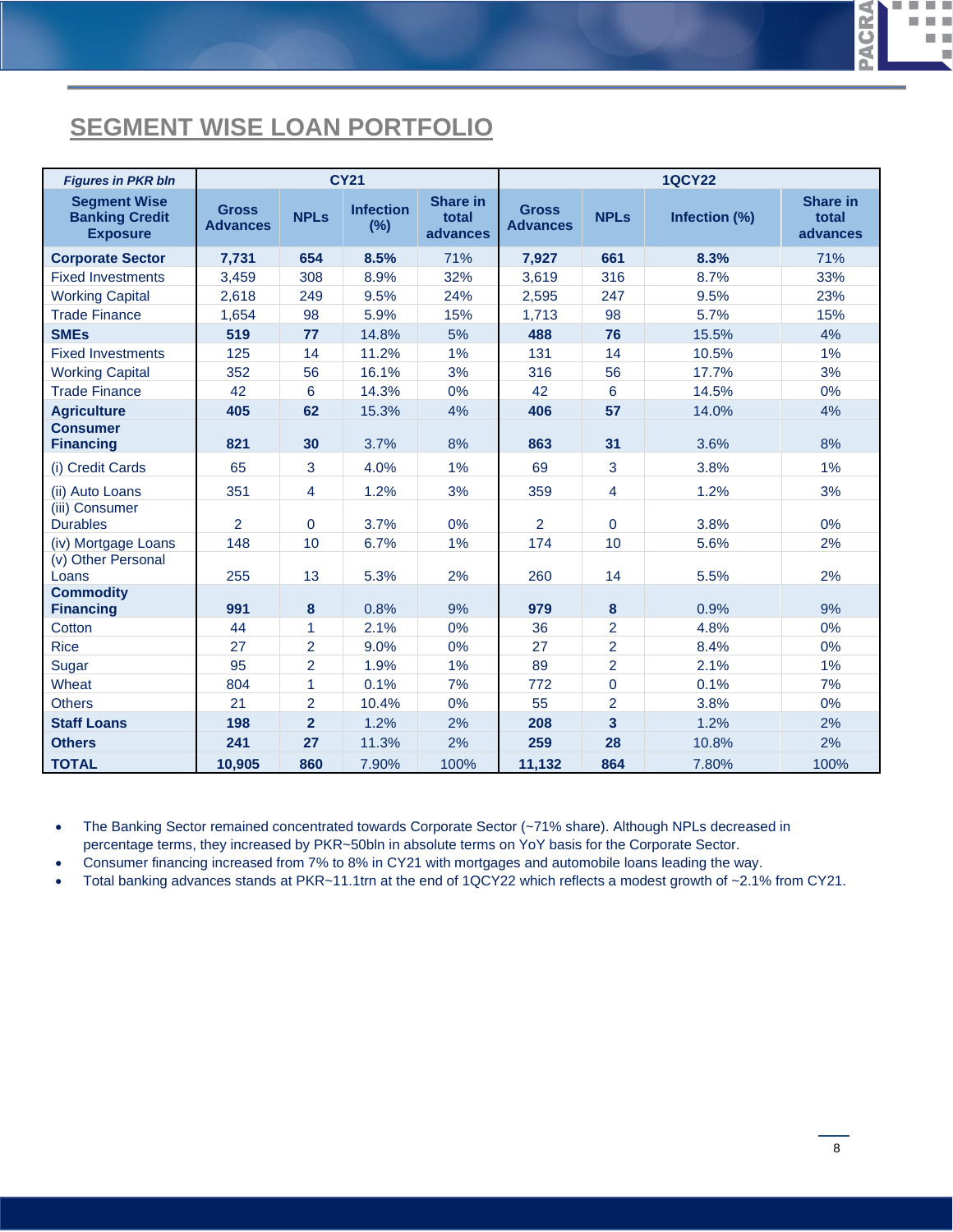#### **SECTOR WISE LOAN PORTFOLIO**

|                                                             |                 |             | <b>CY21</b>             |                                             |                 | <b>1QCY22</b> |                         |                                             |  |  |  |  |
|-------------------------------------------------------------|-----------------|-------------|-------------------------|---------------------------------------------|-----------------|---------------|-------------------------|---------------------------------------------|--|--|--|--|
| <b>Sector Wise Financing</b><br><i>(figures in PKR bln)</i> | <b>Advances</b> | <b>NPLs</b> | <b>Infection</b><br>(%) | <b>Share in</b><br>total<br><b>Advances</b> | <b>Advances</b> | <b>NPLs</b>   | <b>Infection</b><br>(%) | <b>Share in</b><br>total<br><b>Advances</b> |  |  |  |  |
| Energy                                                      | 1,521           | 78          | 5%                      | 13.9%                                       | 1.560           | 84            | 5%                      | 14.0%                                       |  |  |  |  |
| Textile                                                     | 1.782           | 156         | 9%                      | 16.3%                                       | 1.801           | 154           | 9%                      | 16.2%                                       |  |  |  |  |
| Individuals                                                 | 1.072           | 63          | 6%                      | 9.8%                                        | 1.108           | 63            | 6%                      | 10.0%                                       |  |  |  |  |
| Agribusiness                                                | 932             | 67          | 7%                      | 8.5%                                        | 869             | 63            | 7%                      | 7.8%                                        |  |  |  |  |
| Pharma & Chemicals                                          | 375             | 17          | 4%                      | 3.4%                                        | 378             | 16            | 4%                      | 3.4%                                        |  |  |  |  |
| Sugar                                                       | 251             | 59          | 23%                     | 2.3%                                        | 401             | 58            | 15%                     | 3.6%                                        |  |  |  |  |
| <b>Financial Sector</b>                                     | 337             | 10          | 3%                      | 3.1%                                        | 345             | 11            | 3%                      | 3.1%                                        |  |  |  |  |
| Cement                                                      | 213             | 5           | 3%                      | 2.0%                                        | 221             | 6             | 3%                      | 2.0%                                        |  |  |  |  |
| Automobile                                                  | 195             | 17          | 9%                      | 1.8%                                        | 200             | 17            | 9%                      | 1.8%                                        |  |  |  |  |
| <b>Electronics</b>                                          | 151             | 24          | 16%                     | 1.4%                                        | 156             | 24            | <b>15%</b>              | 1.4%                                        |  |  |  |  |
| Shoes & Leather garments                                    | 44              | 5           | 13%                     | 0.4%                                        | 48              | 6<br>12%      |                         | 0.4%                                        |  |  |  |  |
| Insurance                                                   | 6               | $\Omega$    | 1%                      | 0.1%                                        | 6               | $\Omega$      | 1%                      | 0.1%                                        |  |  |  |  |
| <b>Others</b>                                               | 4,027           | 358         | 9%                      | 36.9%                                       | 4,040           | 362           | 9%                      | 36.3%                                       |  |  |  |  |
| <b>Total</b>                                                | 10.905          | 860         |                         | 100.0%                                      | 11,132          | 864           |                         | 100.0%                                      |  |  |  |  |

Textile sector has the largest share in banking credit  $(\sim16\%)$  followed by Energy  $(\sim14\%)$ .

• In terms of NPLs Sugar (mainly Omni Group mills), Electronics and Leather remained in double figures. Textile NPLs reduced in absolute terms in CY21 to ~9% (~13% in CY20). However, Infection ratio of Sugar sector has gone down by ~8% in 1QCY22 due to a ~60% increase in its advances.

Others include a sum of all other economic sectors.

#### **Extra Large & Large Banks**

| <b>Extra Large</b><br><b>Banks</b> | <b>Advances</b> |       |               | <b>Growth</b> | <b>NPLs</b> |             |               | <b>Infection Ratio</b> |             |               |             | <b>ADR</b>  |               | <b>System Share</b> |             |               |
|------------------------------------|-----------------|-------|---------------|---------------|-------------|-------------|---------------|------------------------|-------------|---------------|-------------|-------------|---------------|---------------------|-------------|---------------|
|                                    | <b>CY20</b>     | CY21  | <b>1QCY22</b> | $(\%)$        | <b>CY20</b> | <b>CY21</b> | <b>1QCY22</b> | <b>CY20</b>            | <b>CY21</b> | <b>1QCY22</b> | <b>CY20</b> | <b>CY21</b> | <b>1QCY22</b> | <b>CY20</b>         | <b>CY21</b> | <b>1QCY22</b> |
| <b>HBL</b>                         | 117             | .385  | .439          | 24%           | 82          | 74          | 79            | 7%                     | 5%          | 6%            | 42%         | 44%         | 48%           | 14%                 | 14%         | 14%           |
| <b>NBP</b>                         | 983             | .113  | 188           | 13%           | 171         | 198         | 204           | 7%                     | 18%         | 17%           | 41%         | 37%         | 45%           | 12%                 | 11%         | 12%           |
| <b>Total/Average</b>               | 2.101           | 2.498 | 2.627         | 19%           | 253         | 272         | 283           | 12%                    | 12%         | 11%           | 41%         | 40%         | 47%           | 26%                 | 25%         | 26%           |

| <b>Large Banks</b>   |             | <b>Advances</b> |               |        | <b>NPLs</b> |             |               | <b>Infection Ratio</b> |             |               | <b>ADR</b>  |             |               | <b>System Share</b> |               |
|----------------------|-------------|-----------------|---------------|--------|-------------|-------------|---------------|------------------------|-------------|---------------|-------------|-------------|---------------|---------------------|---------------|
|                      | <b>CY20</b> | <b>CY21</b>     | <b>1QCY22</b> | $(\%)$ | <b>CY20</b> | <b>CY21</b> | <b>1QCY22</b> | <b>CY20</b>            | <b>CY21</b> | <b>1QCY22</b> | <b>CY20</b> | <b>CY21</b> | <b>1QCY22</b> | <b>CY21</b>         | <b>1QCY22</b> |
| UBL.                 | 530         | 646             | 656           | 22%    | 84          | 86          | 87            | 16%                    | 13%         | 13%           | 32%         | 37%         | 37%           | 7%                  | 7%            |
| <b>MCB</b>           | 463         | 590             | 585           | 27%    | 51          | 50          | 51            | 11%                    | 9%          | 9%            | 36%         | 42%         | 39%           | 6%                  | 6%            |
| Meezan               | 513         | 758             | 739           | 48%    | 15          | 14          | 14            | 3%                     | 2%          | 2%            | 41%         | 52%         | 51%           | 8%                  | 7%            |
| <b>ABL</b>           | 496         | 653             | 626           | 32%    | 14          | 14          | 13            | 3%                     | 2%          | 2%            | 41%         | 46%         | 44%           | 7%                  | 6%            |
| <b>AL Habib</b>      | 510         | 734             | 747           | 44%    |             | 8           | 8             | 1%                     | $1\%$       | $1\%$         | 46%         | 56%         | 55%           | 7%                  | 8%            |
| Alfalah              | 577         | 674             | 674           | 17%    | 26          | 25          | 24            | 4%                     | 4%          | 4%            | 65%         | 59%         | 57%           | 7%                  | 7%            |
| <b>Total/Average</b> | 3,090       | 4.055           | 4,027         | 31%    | 197         | 197         | 198           | 6%                     | 5%          | 5%            | 44%         | 49%         | 47%           | 41%                 | 41%           |

| <b>1 Total</b><br><b>Grand</b> | 5.190 | 6.552 | 6.654 | 26% | 45 | 469 | 481 | 9% | 8% | 8% | 42% | 44% | 47% | 67% | 67% |
|--------------------------------|-------|-------|-------|-----|----|-----|-----|----|----|----|-----|-----|-----|-----|-----|
|                                |       |       |       |     |    |     |     |    |    |    |     |     |     |     |     |

• Overall Net Advances of Large Banks increased by 19% YoY in CY21.

• The best performing large banks in terms of growth in net advances (CY21) are Meezan, Al Habib and ABL.

• In terms of low infection ratios, the best performing large banks have been Al Habib, Meezan and ABL in CY21 and 1QCY22.

• Extra Large Banks: Market Share > 10%, Large Banks 5% - 10%, Medium Banks 2% - 5%, Small Banks <2%.

CRA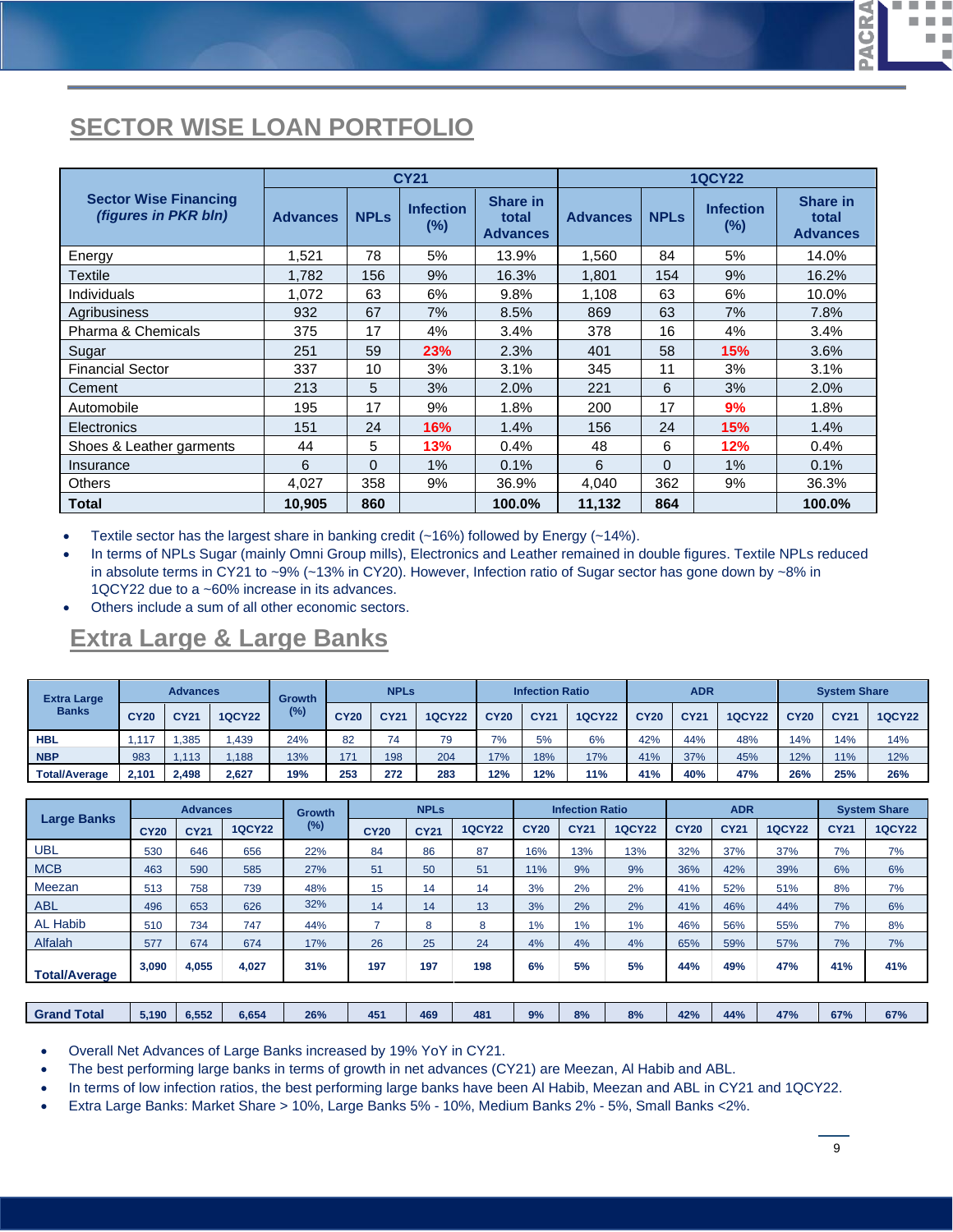**PACRA**  $\mathcal{L}_{\mathcal{A}}$ a. m.

**D** 

Ī.

### **Medium Banks**

| <b>Medium Banks</b>  | <b>Advances</b> |             |               | Growth | <b>NPLs</b> |                |               | <b>Infection Ratio</b> |             |               | <b>ADR</b>  |             |               | <b>System Share</b> |               |
|----------------------|-----------------|-------------|---------------|--------|-------------|----------------|---------------|------------------------|-------------|---------------|-------------|-------------|---------------|---------------------|---------------|
|                      | <b>CY20</b>     | <b>CY21</b> | <b>1QCY22</b> | $(\%)$ | <b>CY20</b> | <b>CY21</b>    | <b>1QCY22</b> | <b>CY20</b>            | <b>CY21</b> | <b>1QCY22</b> | <b>CY20</b> | <b>CY21</b> | <b>1QCY22</b> | <b>CY21</b>         | <b>1QCY22</b> |
| <b>BOP</b>           | 391             | 484         | 504           | 24%    | 57          | 52             | 52            | 5%                     | $1\%$       | 10%           | 47%         | 48%         | 49%           | 5%                  | 5%            |
| <b>Askari</b>        | 395             | 478         | 466           | 21%    | 28          | 31             | 31            | 7%                     | 7%          | 7%            | 50%         | 47%         | 47%           | 5%                  | 5%            |
| <b>Habib Metro</b>   | 312             | 398         | 429           | 28%    | 19          | $\sim$         | 17            | 6%                     | 4%          | 4%            | 46%         | 52%         | 55%           | 4%                  | 4%            |
| <b>Standard</b>      |                 |             |               |        |             |                |               |                        |             |               |             |             |               |                     |               |
| Chartered            | 178             | 234         | 252           | 31%    | 23          | 2 <sup>1</sup> | 21            | 13%                    | 9%          | 8%            | 32%         | 37%         | 39%           | 2%                  | 3%            |
| Faysal               | 318             | 396         | 403           | 25%    | 26          | 23             | 23            | 8%                     | 6%          | 6%            | 59%         | 62%         | 62%           | 4%                  | 4%            |
| <b>JS Bank</b>       | 250             | 254         | 247           | 2%     | 12          | 14             | 14            | 5%                     | 5%          | 6%            | 58%         | 55%         | 55%           | 3%                  | 2%            |
| <b>Total/Average</b> | .845            | 2.245       | 2.300         | 3%     | 166         | 159            | 158           | 9%                     | 7%          | 7%            | 49%         | 50%         | 51%           | 23%                 | 23%           |

### **Small Banks**

| <b>Small Banks</b>      |             | <b>Advances</b> |            | <b>Growth</b> | <b>NPLs</b>    |                 | <b>Infection Ratio</b> |             |             | <b>ADR</b> |             |             | <b>System Share</b> |             |                              |
|-------------------------|-------------|-----------------|------------|---------------|----------------|-----------------|------------------------|-------------|-------------|------------|-------------|-------------|---------------------|-------------|------------------------------|
|                         | <b>CY20</b> | <b>CY21</b>     | 1QCY<br>22 | $(\%)$        | <b>CY20</b>    | CY <sub>2</sub> | 1QC<br><b>Y22</b>      | <b>CY20</b> | <b>CY21</b> | 1QCY<br>22 | <b>CY20</b> | <b>CY21</b> | 1QCY<br>22          | <b>CY21</b> | <b>1QCY2</b><br>$\mathbf{2}$ |
| Soneri Bank             | 165         | 165             | 161        | 1%            | 11             | 10              | 10                     | 7%          | 6%          | 6%         | 48%         | 41%         | 45%                 | 1.7%        | 1.6%                         |
| <b>Bank Islami</b>      | 130         | 181             | 196        | 39%           | 18             | 17              | 17                     | 13%         | 9%          | 9%         | 46%         | 53%         | 59%                 | 1.8%        | 2.0%                         |
| <b>DIB</b>              | 199         | 225             | 239        | 13%           | 6              | 7               | 7                      | 3%          | 3%          | 3%         | 84%         | 86%         | 90%                 | 2.3%        | 2.4%                         |
| <b>Bank of Khyber</b>   | 129         | 125             | 139        | $-3%$         | $\overline{7}$ | 11              | 11                     | 6%          | 9%          | 8%         | 64%         | 56%         | 59%                 | 1.3%        | 1.4%                         |
| Al Baraka Bank          | 90          | 96              | 97         | 7%            | 10             | 12              | 12                     | 11%         | 13%         | 12%        | 57%         | 54%         | 57%                 | 1.0%        | 1.0%                         |
| Silk Bank*              | 99          | <b>NA</b>       | <b>NA</b>  | <b>NA</b>     | 35             | <b>NA</b>       | <b>NA</b>              | 35%         | <b>NA</b>   | <b>NA</b>  | 64%         | <b>NA</b>   | <b>NA</b>           | <b>NA</b>   | <b>NA</b>                    |
| <b>MCB Islamic</b>      | 85          | 96              | 97         | 13%           |                | 1               |                        | 1%          | 1%          | 1%         | 86%         | 79%         | 78%                 | 1.0%        | 1.0%                         |
| Samba                   | 66          | 81              | <b>NA</b>  | 24%           | 3              | 5               | <b>NA</b>              | 4%          | 7%          | <b>NA</b>  | 84%         | 78%         | <b>NA</b>           | 0.8%        | <b>NA</b>                    |
| Sindh Bank              | 57          | 48              | 46         | $-16%$        | 35             | 34              | 37                     | 62%         | 72%         | 81%        | 31%         | 22%         | 21%                 | 0.5%        | 0.5%                         |
| <b>First Women Bank</b> | 11          | 9               | 9          | $-18%$        | $\overline{2}$ | 3               | 3                      | 17%         | 27%         | 28%        | 44%         | 26%         | 23%                 | 0.1%        | 0.1%                         |
| Summit Bank*            | 61          | 27              | <b>NA</b>  | $-56%$        | 36             | <b>NA</b>       | <b>NA</b>              | 59%         | <b>NA</b>   | <b>NA</b>  | 31%         | 25%         | <b>NA</b>           | <b>NA</b>   | <b>NA</b>                    |
| <b>Total/Average</b>    | 1,093       | 1,054           | 984        | 2%            | 163            | 100             | 97                     | 20%         | 16%         | 18%        | 58%         | 52%         | 54%                 | 10%         | 10%                          |

• Overall Net Advances of Medium and Small Banks increased by ~3% and ~2% YoY respectively in CY21.

In terms of growth in Net advances, Bank Islami and Standard Chartered stood out as the best performers among their peers.

• Extra Large Banks: Market Share > 10%, Large Banks 5% - 10%, Medium Banks 2% - 5%, Small Banks <2%.

• \*Data for Silk Bank is available till CY20 and for Summit Bank till CY21.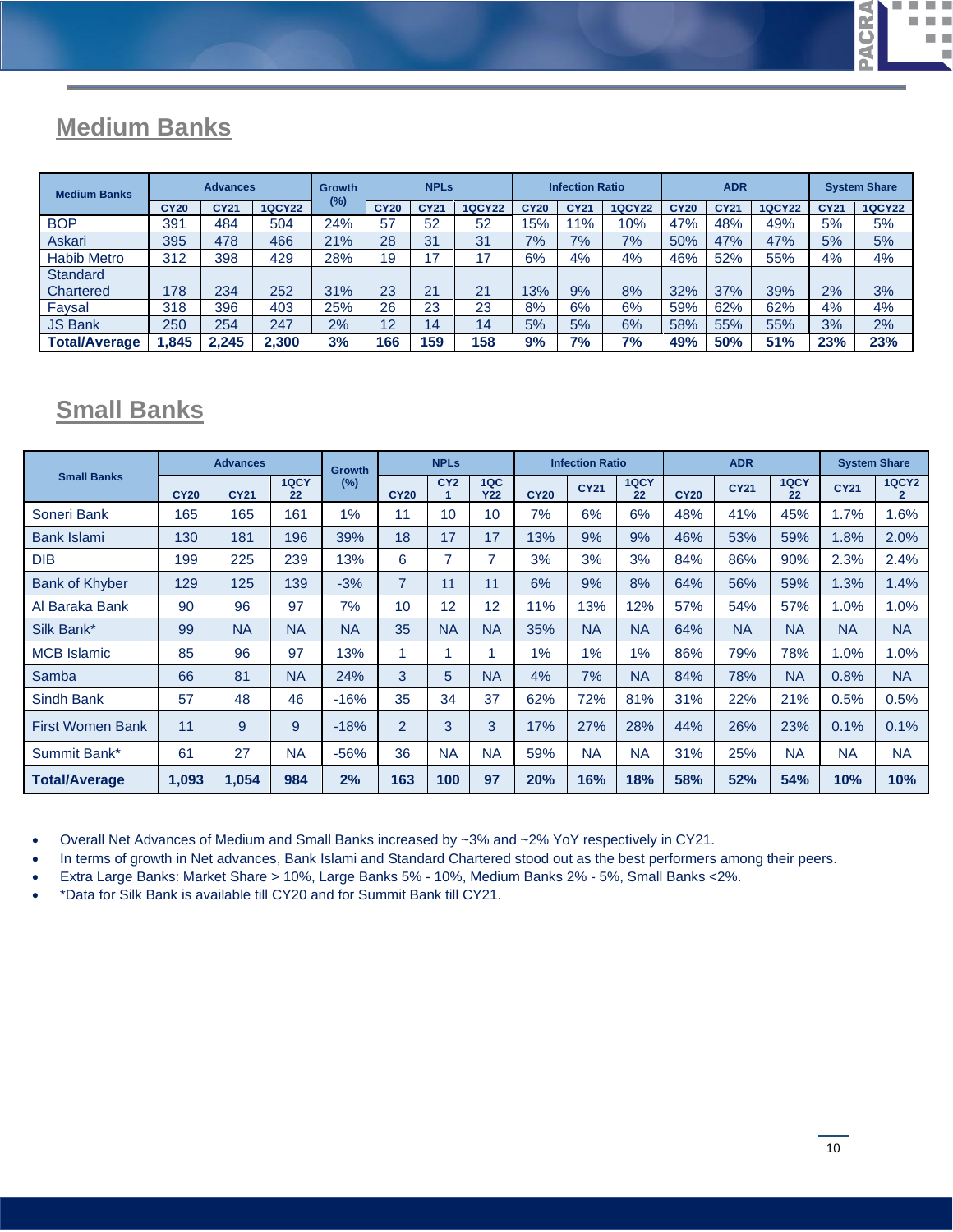### **CAPITAL ADEQUACY | BY BANKS**

| <b>CAR</b>                | <b>CY20</b>              | <b>CY21</b> | <b>1QCY22</b> |
|---------------------------|--------------------------|-------------|---------------|
|                           | <b>Extra Large Banks</b> |             |               |
| <b>HBL</b>                | 19%                      | 17%         | 16%           |
| <b>NBP</b>                | 20%                      | 20%         | 22%           |
| <b>Average</b>            | 19%                      | 19%         | 19%           |
|                           | <b>Large Banks</b>       |             |               |
| <b>UBL</b>                | 24%                      | 22%         | 22%           |
| <b>MCB</b>                | 21%                      | 17%         | 16%           |
| Meezan                    | 25%                      | 18%         | 18%           |
| <b>ABL</b>                | 18%                      | 22%         | 23%           |
| <b>AL Habib</b>           | 15%                      | 13%         | 13%           |
| Alfalah                   | 17%                      | 14%         | 15%           |
| <b>Average</b>            | 20%                      | 18%         | 18%           |
|                           | <b>Medium Banks</b>      |             |               |
| <b>BOP</b>                | 16%                      | 12%         | 12%           |
| Askari                    | 15%                      | 13%         | 14%           |
| <b>Metro</b>              | 17%                      | 14%         | 13%           |
| <b>Standard Chartered</b> | 19%                      | 17%         | 16%           |
| Faysal                    | 19%                      | 18%         | 17%           |
| <b>JS Bank</b>            | 13%                      | 14%         | 14%           |
| <b>Average</b>            | 17%                      | 15%         | 14%           |
|                           | <b>Small Banks</b>       |             |               |
| Soneri Bank               | 17%                      | 14%         | 13%           |
| <b>Bank Islami</b>        | 16%                      | 14%         | 14%           |
| DIB                       | 17%                      | 16%         | 15%           |
| <b>Bank of Khyber</b>     | 19%                      | 15%         | 14%           |
| AlBaraka Bank             | 13%                      | 13%         | 14%           |
| Silk*                     | 4%                       | <b>NA</b>   | <b>NA</b>     |
| <b>MCB</b> Islamic        | 12%                      | 17%         | 16%           |
| Samba                     | 18%                      | 20%         | 19%           |
| Sindh*                    | 15%                      | 12%         | 12%           |
| <b>First Women Bank</b>   | 36%                      | 30%         | 25%           |
| Summit Bank**             | $-8%$                    | <b>NA</b>   | <b>NA</b>     |
| <b>Average</b>            | 14%                      | 17%         | 16%           |

**PACRA** 

**COL** 

× щ

Ī.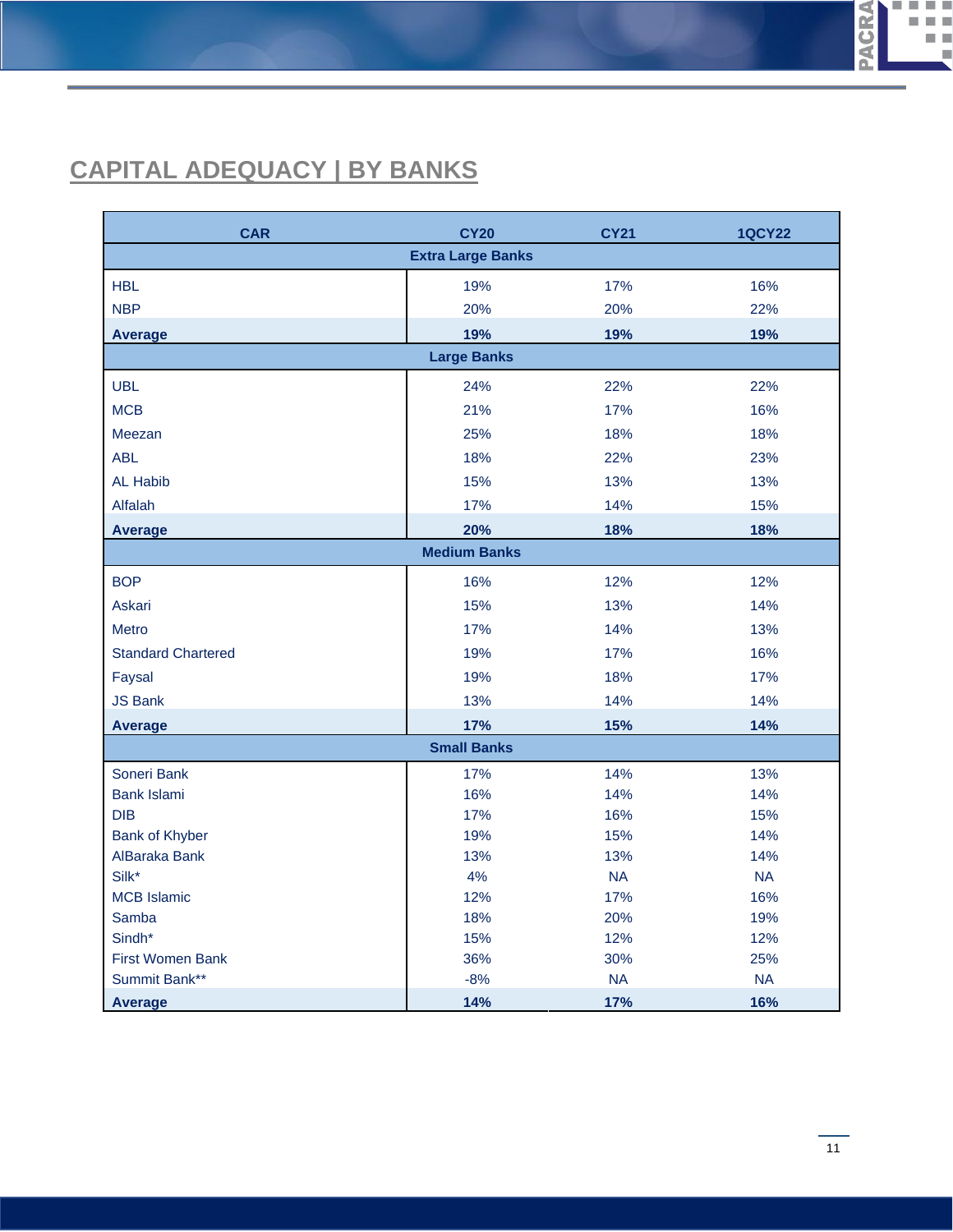### **DEPOSIT ANALYSIS: SCHEDULED BANKS**

| <b>Scheduled Banks (PKR bln)</b>    | <b>CY18</b> | <b>CY19</b> | <b>CY20</b> | <b>CY21</b> | 1QCY22** |
|-------------------------------------|-------------|-------------|-------------|-------------|----------|
| <b>Deposits</b>                     | 14.254      | 15,953      | 18,519      | 21,720      | 21,258   |
| <b>Growth</b>                       | 10%         | 12%         | 16%         | 17%         | $-2%$    |
| Average PKR depreciation (year-end) | 26%         | 12%         | 3%          | 11%         | 7%       |
| <b>GDP</b>                          | 36,278      | 37,184      | 36,690      | 38,902      | 41,511   |
| Deposit to GDP Ratio                | 39%         | 43%         | 50%         | 56%         | 51%      |

| <b>Deposit Classification (PKR bln)</b> | <b>CY18</b> | <b>CY19</b> | <b>CY20</b> | <b>CY21</b> | <b>1QCY22</b> |
|-----------------------------------------|-------------|-------------|-------------|-------------|---------------|
| <b>Customer Deposits</b>                | 13,417      | 14,891      | 17.271      | 20,179      | 19,941        |
| <b>Financial Institutions</b>           | 837         | 1,062       | 1,248       | 1,542       | 1,317         |
| <b>TOTAL</b>                            | 14,254      | 15,953      | 18,519      | 21,721      | 21,258        |

| <b>Deposit by Currency (PKR bln)</b> | <b>CY18</b> | <b>CY19</b> | <b>CY20</b> | <b>CY21</b> | <b>1QCY22</b> |
|--------------------------------------|-------------|-------------|-------------|-------------|---------------|
| <b>Local Currency</b>                | 12,600      | 14.043      | 16,566      | 19,539      | 19,022        |
| <b>Foreign Currency</b>              | 1,655       | 1.911       | 1,953       | 2,180       | 2,236         |
| <b>TOTAL</b>                         | 14,255      | 15.954      | 18.519      | 21,719      | 21,258        |





**PACRA** 

П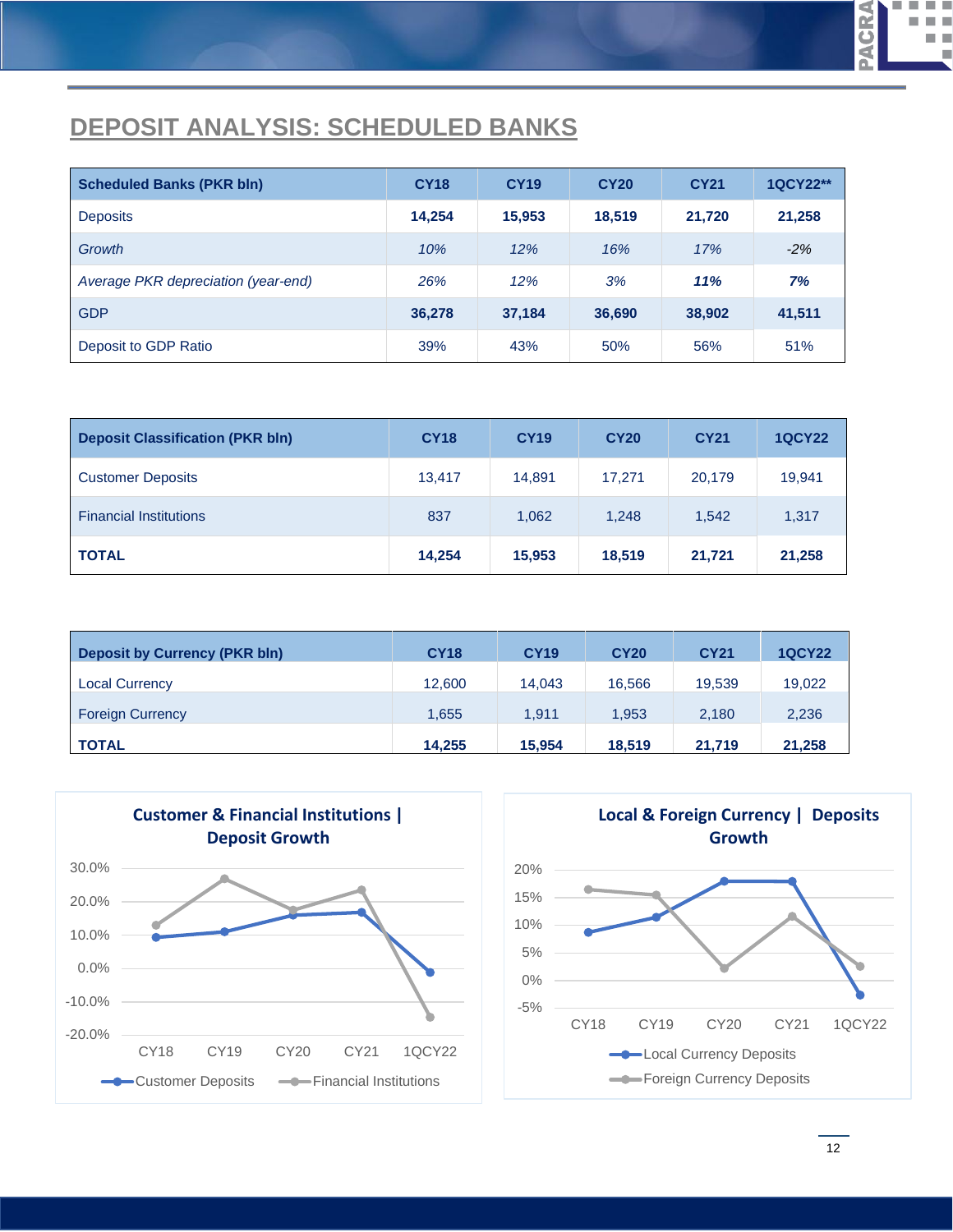#### **PACRA** П.  $\mathcal{L}_{\mathcal{A}}$  $\overline{\phantom{a}}$ m.

#### **DEPOSIT BY BANKS**

#### **Large Banks**

| <b>Extra Large</b>   | <b>Total Deposits</b> |             |               | <b>Growth</b> | <b>CA</b>   |             |               | <b>SA</b>   |             |               | <b>CASA (%)</b> |             |               | <b>Market Share*</b> |               |
|----------------------|-----------------------|-------------|---------------|---------------|-------------|-------------|---------------|-------------|-------------|---------------|-----------------|-------------|---------------|----------------------|---------------|
| <b>Banks</b>         | <b>CY20</b>           | <b>CY21</b> | <b>1QCY22</b> | <b>CY21</b>   | <b>CY20</b> | <b>CY21</b> | <b>1QCY22</b> | <b>CY20</b> | <b>CY21</b> | <b>1QCY22</b> | <b>CY20</b>     | <b>CY21</b> | <b>1QCY22</b> | <b>CY21</b>          | <b>1QCY22</b> |
| <b>HBL</b>           | 2,669                 | 3,184       | 2,979         | 19%           | 35%         | 34%         | 37%           | 50%         | 46%         | 45%           | 84%             | 80%         | 83%           | 15.0%                | 14.6%         |
| <b>NBP</b>           | 2.419                 | 3,019       | 2,635         | 25%           | 54%         | 57%         | 51%           | 29%         | 25%         | 29%           | 84%             | 82%         | 80%           | 14.3%                | 12.9%         |
| <b>Total/Average</b> | 5,088                 | 6,203       | 5,614         | 22%           | 45%         | 45%         | 44%           | 39%         | 36%         | 37%           | 84%             | 81%         | 81%           | 29.3%                | 27.6%         |

| <b>Large Banks</b>   |             | <b>Total Deposits</b> |               |             | CA<br><b>Growth</b> |             |               | <b>SA</b>   |             |               | <b>CASA (%)</b> |      |               | <b>Market Share</b> |               |
|----------------------|-------------|-----------------------|---------------|-------------|---------------------|-------------|---------------|-------------|-------------|---------------|-----------------|------|---------------|---------------------|---------------|
|                      | <b>CY20</b> | <b>CY21</b>           | <b>1QCY22</b> | <b>CY21</b> | <b>CY20</b>         | <b>CY21</b> | <b>1QCY22</b> | <b>CY20</b> | <b>CY21</b> | <b>1QCY22</b> | <b>CY20</b>     | CY21 | <b>1QCY22</b> | <b>CY21</b>         | <b>1QCY22</b> |
| UBL                  | 1.640       | .751                  | .775          | 7%          | 42%                 | 46%         | 47%           | 37%         | 37%         | 36%           | 80%             | 82%  | 82%           | 8.30%               | 8.70%         |
| <b>MCB</b>           | 1.290       | ,412                  | 1,492         | 9%          | 36%                 | 38%         | 40%           | 55%         | 53%         | 50%           | 91%             | 91%  | 90%           | 6.70%               | 7.30%         |
| Meezan               | .254        | .456                  | .455          | 16%         | 39%                 | 45%         | 46%           | 36%         | 37%         | 36%           | 76%             | 82%  | 81%           | 6.90%               | 7.20%         |
| <b>ABL</b>           | 1.217       | ,413                  | 1,417         | 16%         | 38%                 | 41%         | 37%           | 47%         | 41%         | 36%           | 85%             | 82%  | 73%           | 6.70%               | 7.00%         |
| <b>AL Habib</b>      | 1.100       | .310                  | .368          | 19%         | 48%                 | 39%         | 39%           | 30%         | 30%         | 29%           | 78%             | 68%  | 68%           | 6.20%               | 6.70%         |
| <b>Alfalah</b>       | 882         | .139                  | 1.178         | 29%         | 45%                 | 44%         | 47%           | 33%         | 33%         | 34%           | 78%             | 77%  | 81%           | 5.40%               | 5.80%         |
| <b>Total/Average</b> | 7,382       | 8.481                 | 8,685         | 15%         | 41%                 | 42%         | 42%           | 40%         | 38%         | 37%           | 81%             | 80%  | 79%           | 40.10%              | 42.70%        |

| <b>Grand Total</b> | 12.471 | $14,684$ $14,299$ $18\%$ $43\%$ $44\%$ $43\%$ $40\%$ $37\%$ $37\%$ $83\%$ $81\%$ $80\%$ $69.4\%$ $70.3\%$ |  |  |  |  |  |  |  |
|--------------------|--------|-----------------------------------------------------------------------------------------------------------|--|--|--|--|--|--|--|

• Best Performers in Large Banks (CY21) with highest growth in total deposits: **NBP, Alfalah Bank, Al Habib and HBL.**

• Extra Large Banks: Market Share > 10%, Large Banks 5% - 10%, Medium Banks 2% - 5%, Small Banks <2%.

• \*Market share is based on total deposits (customers + financial institutions).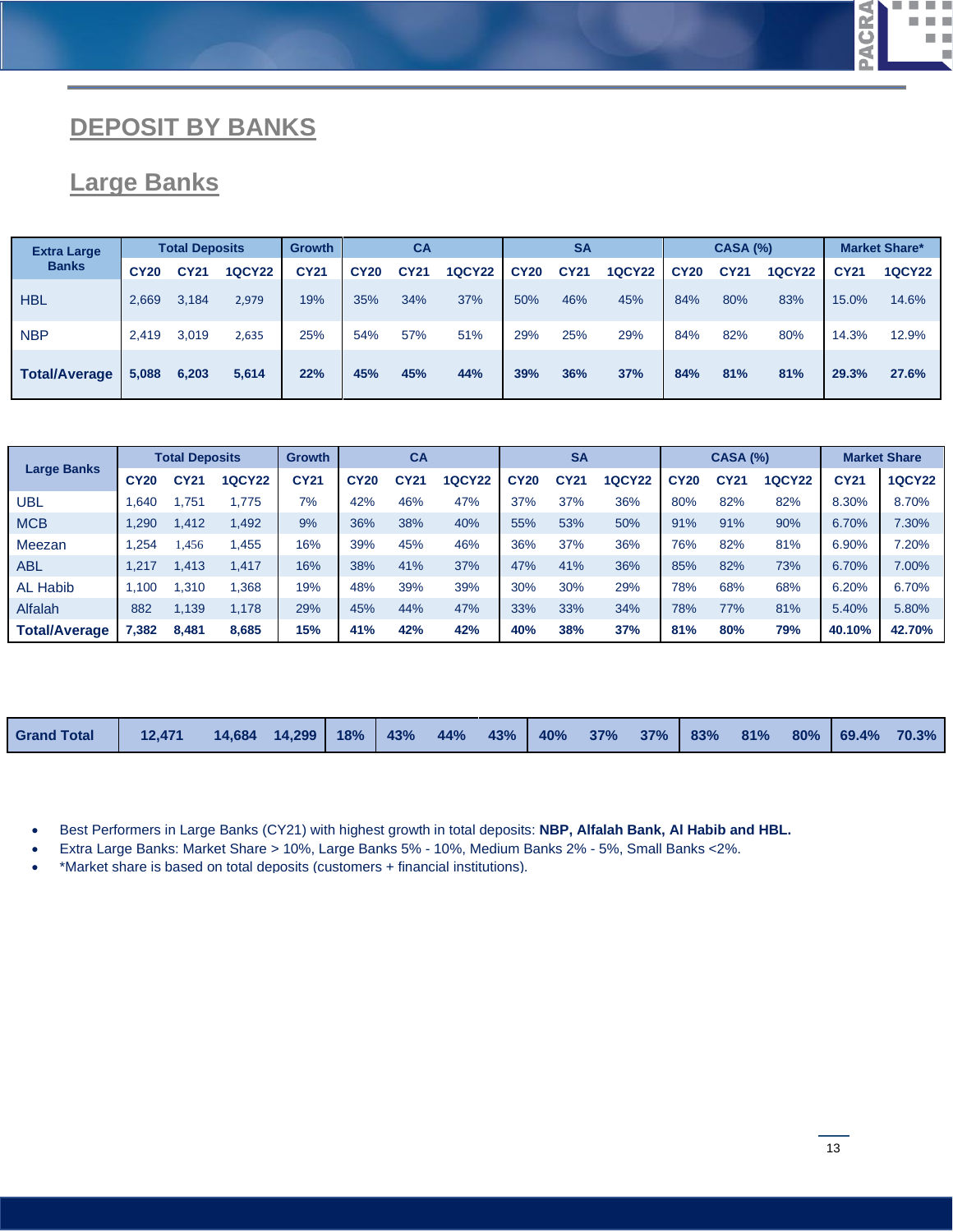#### **PACRA** 医骨折 a a

### **MEDIUM & SMALL BANKS:**

| <b>Medium</b>         | <b>Total Deposits</b> |             |               | <b>Growth</b> | CA          |             |               | <b>SA</b>   |             |               | <b>CASA (%)</b> |             |               | <b>Market Share*</b> |               |
|-----------------------|-----------------------|-------------|---------------|---------------|-------------|-------------|---------------|-------------|-------------|---------------|-----------------|-------------|---------------|----------------------|---------------|
| <b>Banks</b>          | <b>CY20</b>           | <b>CY21</b> | <b>1QCY22</b> | <b>CY21</b>   | <b>CY20</b> | <b>CY21</b> | <b>1QCY22</b> | <b>CY20</b> | <b>CY21</b> | <b>1QCY22</b> | <b>CY20</b>     | <b>CY21</b> | <b>1QCY22</b> | <b>CY21</b>          | <b>1QCY22</b> |
| <b>BOP</b>            | 835                   | 1,003       | 1,019         | 21%           | 18%         | 18%         | 18%           | 47%         | 47%         | 49%           | 65%             | 64%         | 67%           | 4.7%                 | 5.0%          |
| Askari                | 791                   | 1,015       | 998           | 16%           | 32%         | 30%         | 30%           | 55%         | 49%         | 51%           | 87%             | 80%         | 81%           | 4.8%                 | 4.9%          |
| <b>Metro</b>          | 681                   | 772         | 774           | 11%           | 32%         | 35%         | 38%           | 27%         | 29%         | 28%           | 59%             | 63%         | 66%           | 3.6%                 | 3.8%          |
| Standard<br>Chartered | 557                   | 627         | 650           | 20%           | 38%         | 37%         | 40%           | 47%         | 50%         | 52%           | 85%             | 87%         | 91%           | 3.0%                 | 3.2%          |
| Faysal                | 541                   | 644         | 649           | 18%           | 31%         | 33%         | 41%           | 40%         | 42%         | 38%           | 71%             | 75%         | 79%           | 3.0%                 | 3.2%          |
| <b>JS Bank</b>        | 433                   | 461         | 451           | 17%           | 24%         | 24%         | 26%           | 27%         | 25%         | 27%           | 50%             | 49%         | 53%           | 2.2%                 | 2.2%          |
| <b>Total/Average</b>  | 3,837                 | 4,522       | 4,540         | 17%           | 29%         | 30%         | 32%           | 41%         | 40%         | 41%           | <b>70%</b>      | 70%         | 73%           | 21.4%                | 22.3%         |

|                                   |             | <b>Total Deposits</b> |               | <b>Growth</b> |             | <b>CA</b>   |               |             | <b>SA</b>   |               |             | <b>CASA (%)</b> |               |             | <b>Market Share*</b> |
|-----------------------------------|-------------|-----------------------|---------------|---------------|-------------|-------------|---------------|-------------|-------------|---------------|-------------|-----------------|---------------|-------------|----------------------|
| <b>Small Banks</b>                | <b>CY20</b> | <b>CY21</b>           | <b>1QCY22</b> | <b>CY21</b>   | <b>CY20</b> | <b>CY21</b> | <b>1QCY22</b> | <b>CY20</b> | <b>CY21</b> | <b>1QCY22</b> | <b>CY20</b> | <b>CY21</b>     | <b>1QCY22</b> | <b>CY21</b> | <b>1QCY22</b>        |
| Soneri Bank                       | 345         | 403                   | 360           | 17%           | 25%         | 25%         | 30%           | 42%         | 43%         | 41%           | 67%         | 68%             | 71%           | 1.9%        | 1.8%                 |
| <b>Bank Islami</b>                | 282         | 345                   | 332           | 22%           | 32%         | 38%         | 39%           | 30%         | 30%         | 30%           | 63%         | 68%             | 69%           | 1.6%        | 1.6%                 |
| <b>DIB</b>                        | 238         | 262                   | 264           | 10%           | 29%         | 33%         | 36%           | 45%         | 47%         | 46%           | 74%         | 80%             | 82%           | 1.2%        | 1.3%                 |
| <b>Bank of Khyber</b>             | 203         | 222                   | 236           | 9%            | 17%         | 16%         | 16%           | 44%         | 49%         | 51%           | 61%         | 65%             | 67%           | 1.0%        | 1.2%                 |
| Sindh*                            | 186         | 218                   | $\mathbf{0}$  | 17%           | 26%         | 28%         | 26%           | 41%         | 44%         | 44%           | 67%         | 72%             | 70%           | 1.0%        | 0.0%                 |
| AlBaraka Bank                     | 159         | 179                   | 172           | 12%           | 24%         | 24%         | 25%           | 43%         | 46%         | 47%           | 67%         | 70%             | 72%           | 0.8%        | 0.8%                 |
| <b>MCB Islamic</b>                | 99          | 123                   | 125           | 24%           | 31%         | 31%         | 34%           | 45%         | 40%         | 36%           | 76%         | 71%             | 70%           | 0.6%        | 0.6%                 |
| Samba*                            | 78          | 79                    | <b>NA</b>     | 1%            | 22%         | <b>NA</b>   | <b>NA</b>     | 25%         | <b>NA</b>   | <b>NA</b>     | 47%         | <b>NA</b>       | <b>NA</b>     | 0.4%        | <b>NA</b>            |
| Silk*                             | 154         | <b>NA</b>             | <b>NA</b>     | <b>NA</b>     | 17%         | <b>NA</b>   | <b>NA</b>     | 42%         | <b>NA</b>   | <b>NA</b>     | 59%         | <b>NA</b>       | <b>NA</b>     | <b>NA</b>   | <b>NA</b>            |
| <b>First Women</b><br><b>Bank</b> | 25          | 26                    | 23            | 0.1%          | 44%         | 51%         | 46%           | 26%         | 29%         | 31%           | 71%         | 80%             | 77%           | 0.1%        | 0.1%                 |
| Summit Bank**                     | 146         | 109                   | <b>NA</b>     | <b>NA</b>     | 31%         | 31%         | <b>NA</b>     | 51%         | 54%         | <b>NA</b>     | 82%         | 85%             | <b>NA</b>     | 0.5%        | <b>NA</b>            |
| <b>Total/Average</b>              | 1,916       | 1,965                 | 1,512         | 3%            | 27%         | 31%         | 36%           | 40%         | 42%         | 41%           | 67%         | 73%             | 77%           | 9.3%        | 7.4%                 |

- Best Performers in Medium and Small Banks (CY21) with highest growth in total deposits were **MCB Islamic, Bank Islami and BOP.**
- CASA is highest for Standard Chartered followed by DIB and Askari in 1QY22.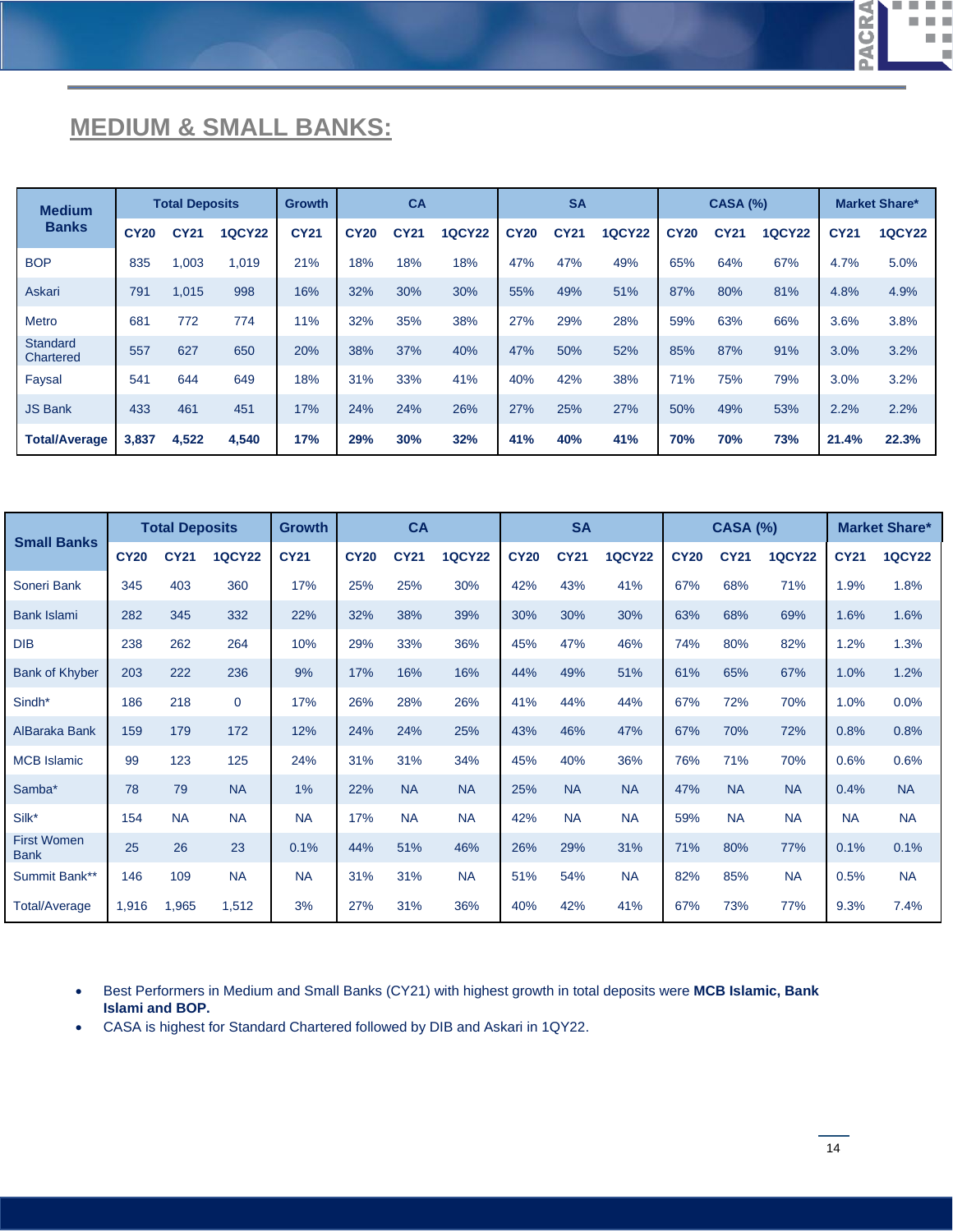# **BANKING SPREADS:**



- Banking spreads remained below 5% in CY21 on the back of low interest rates.
- Spreads started increasing in late 4QCY21 and have reached over 5% in 1QCY22 with an increase in policy rate and subsequently KIBOR.
- Spreads are expected to increase further in CY22 and remain above 5% as KIBOR has already crossed 15% mark, highest in the country's history.

**ACRA**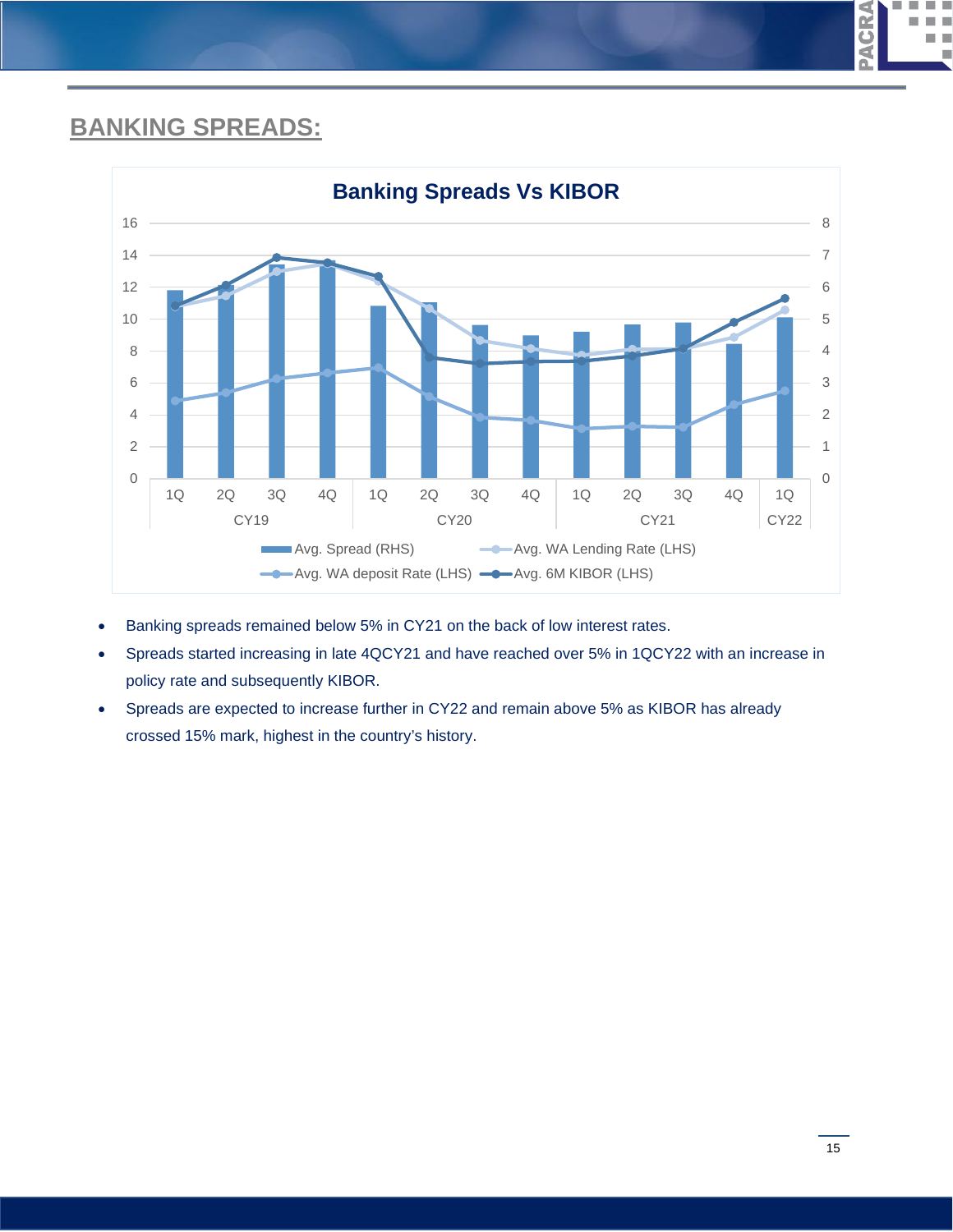### **PROFITABILITY ANALYSIS | COMMERCIAL BANKS**

|                                                         | <b>Commercial Banks</b> |             |             |             |               |  |  |  |  |  |  |  |
|---------------------------------------------------------|-------------------------|-------------|-------------|-------------|---------------|--|--|--|--|--|--|--|
| <b>Description</b>                                      | <b>CY18</b>             | <b>CY19</b> | <b>CY20</b> | <b>CY21</b> | <b>1QCY22</b> |  |  |  |  |  |  |  |
| Mark-up/Return/Interest Earned                          | 1,133                   | 1,831       | 1,905       | 1,808       | 599           |  |  |  |  |  |  |  |
| Growth                                                  | 16%                     | 62%         | 4%          | $-5%$       | 48%           |  |  |  |  |  |  |  |
| Mark-up/Return/Interest Expense                         | 599                     | 1,146       | 1,061       | 982         | 364           |  |  |  |  |  |  |  |
| Growth                                                  | 22%                     | 91%         | $-7%$       | $-7%$       | 70%           |  |  |  |  |  |  |  |
| <b>Net Mark-up/Interest Income</b>                      | 534                     | 685         | 844         | 826         | 235           |  |  |  |  |  |  |  |
| Growth                                                  | 10%                     | 28%         | 23%         | $-2%$       | 23%           |  |  |  |  |  |  |  |
| Provisions & Bad Debts Written Off Directly/(Reversals) | 31                      | 58          | 119         | 43          | 4             |  |  |  |  |  |  |  |
| Profit /(Loss) Before Tax (PBT)                         | 247                     | 314         | 416         | 451         | 139           |  |  |  |  |  |  |  |
| Growth                                                  | $-6%$                   | 27%         | 32%         | 8%          | 38%           |  |  |  |  |  |  |  |
| Profit /(Loss) After Tax (PAT)                          | 152                     | 178         | 248         | 267         | 84            |  |  |  |  |  |  |  |
| Growth                                                  | $-2%$                   | 17%         | 39%         | 8%          | 35%           |  |  |  |  |  |  |  |

### **BANK WISE PROFITS**

| <b>Extra Large Banks</b> | <b>Profit Before Tax</b> |             |               | <b>Profit After Tax</b> |             |               | <b>Return on Equity (ROE)</b> |             |              |
|--------------------------|--------------------------|-------------|---------------|-------------------------|-------------|---------------|-------------------------------|-------------|--------------|
|                          | <b>CY20</b>              | <b>CY21</b> | <b>1QCY22</b> | <b>CY20</b>             | <b>CY21</b> | <b>1QCY22</b> | <b>CY20</b>                   | <b>CY21</b> | <b>CY22*</b> |
| HBL                      | 53                       | 59          | 14            | 32                      | 34          | 8             | 14%                           | 13%         | 13%          |
| <b>NBP</b>               | 46                       | 53          | 16            | 31                      | 28          | 10            | 12%                           | 10%         | 13%          |
| <b>Total/Average</b>     | 99                       | 112         | 30            | 63                      | 62          | 18            | 13%                           | 12%         | 13%          |

| <b>Large Banks</b>   | <b>Profit Before Tax</b> |             |               | <b>Profit After Tax</b> |             |               | <b>Return on Equity (ROE)</b> |             |              |
|----------------------|--------------------------|-------------|---------------|-------------------------|-------------|---------------|-------------------------------|-------------|--------------|
|                      | <b>CY20</b>              | <b>CY21</b> | <b>1QCY22</b> | <b>CY20</b>             | <b>CY21</b> | <b>1QCY22</b> | <b>CY20</b>                   | <b>CY21</b> | <b>CY22*</b> |
| <b>UBL</b>           | 34                       | 52          | 16            | 21                      | 31          | 10            | 12%                           | 15%         | 19%          |
| <b>MCB</b>           | 48                       | 52          | 15            | 29                      | 31          | 9             | 16%                           | 18%         | 21%          |
| Meezan               | 37                       | 47          | 15            | 22                      | 28          | 9             | 35%                           | 33%         | 41%          |
| <b>ABL</b>           | 30                       | 28          | 8             | 18                      | 17          | 5             | 15%                           | 14%         | 15%          |
| <b>AL Habib</b>      | 29                       | 30          | 8             | 18                      | 19          | 5             | 25%                           | 21%         | 23%          |
| Alfalah              | 18                       | 23          | 8             | 10                      | 14          | 5             | 11%                           | 14%         | 20%          |
| <b>Total/Average</b> | 196                      | 234         | 70            | 118                     | 140         | 42            | 19%                           | 19%         | 23%          |

**PACRA** 

D. L a.

> $\overline{\phantom{a}}$ m.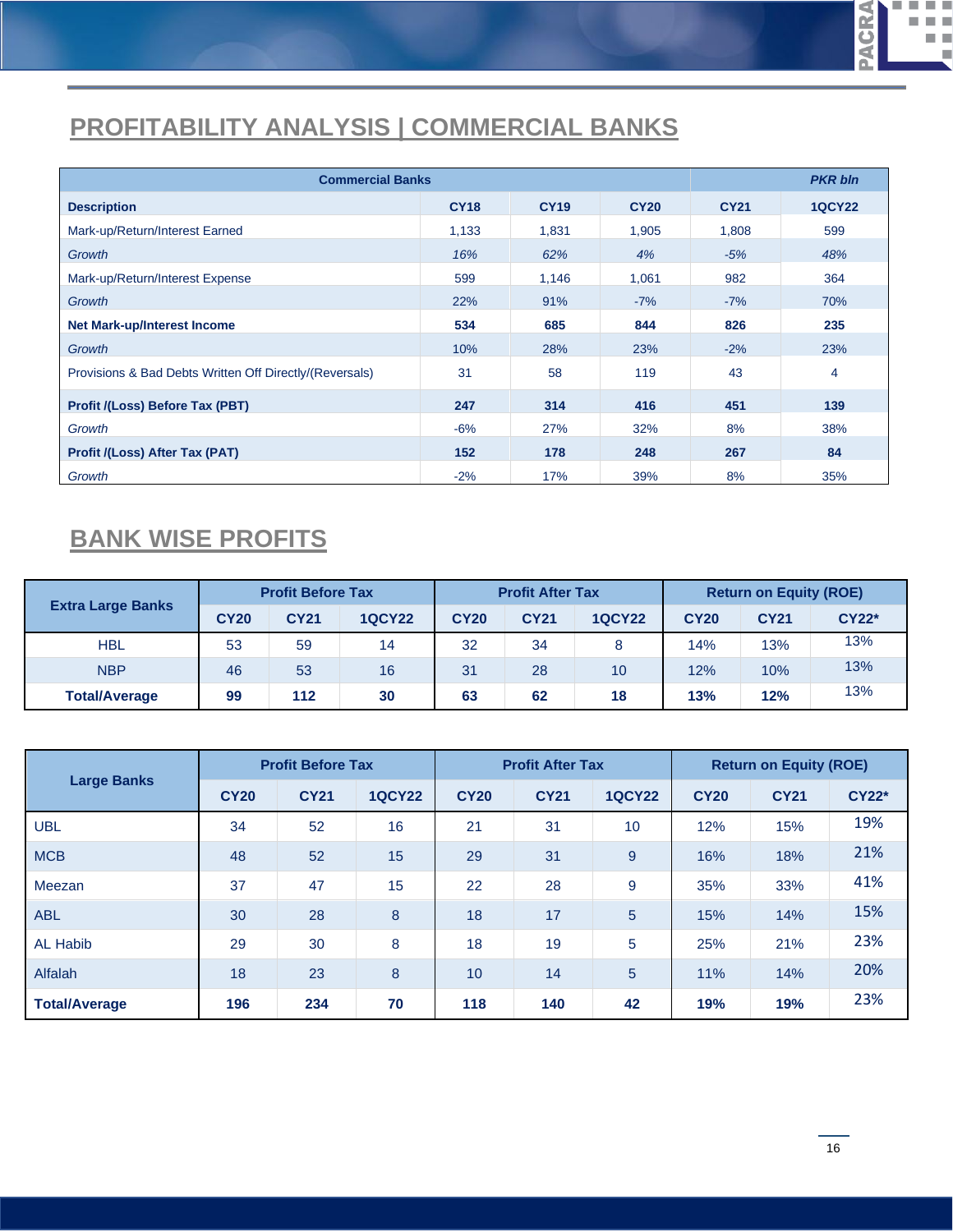**PACRA** 医骨折  $\overline{\phantom{a}}$ 

×

| <b>Medium Banks</b>       | <b>Profit Before Tax</b> |                |               | <b>Profit After Tax</b> |             |                | <b>Return on Equity (ROE)</b> |             |              |
|---------------------------|--------------------------|----------------|---------------|-------------------------|-------------|----------------|-------------------------------|-------------|--------------|
|                           | <b>CY20</b>              | <b>CY21</b>    | <b>1QCY22</b> | <b>CY20</b>             | <b>CY21</b> | <b>1QCY22</b>  | <b>CY20</b>                   | <b>CY21</b> | <b>CY22*</b> |
| <b>BOP</b>                | 12                       | 18             | 3             | 7                       | 12          | 2              | 14%                           | 23%         | 15%          |
| Askari                    | 18                       | 16             | 6             | 11                      | 10          | $\overline{4}$ | 22%                           | 17%         | 25%          |
| <b>Metro</b>              | 20                       | 22             | 6             | 12                      | 13          | $\overline{4}$ | 24%                           | 21%         | 23%          |
| <b>Standard Chartered</b> | 24                       | 25             | 12            | 13                      | 14          | $\overline{7}$ | 17%                           | 17%         | 35%          |
| Faysal                    | 11                       | 13             | 3             | 7                       | 8           | 2              | 11%                           | 12%         | 13%          |
| <b>JS Bank</b>            | 2                        | $\overline{2}$ | 1             | $\overline{A}$          | 1           | 0.4            | 6%                            | 6%          | 8%           |
| <b>Total/Average</b>      | 86                       | 96             | 31            | 51                      | 59          | 19             | 16%                           | 16%         | 20%          |

|                         | <b>Profit Before Tax</b> |             |               |             | <b>Profit After Tax</b> |               | <b>Return on Equity (ROE)</b> |             |              |
|-------------------------|--------------------------|-------------|---------------|-------------|-------------------------|---------------|-------------------------------|-------------|--------------|
| <b>Small Banks</b>      | <b>CY20</b>              | <b>CY21</b> | <b>1QCY22</b> | <b>CY20</b> | <b>CY21</b>             | <b>1QCY22</b> | <b>CY20</b>                   | <b>CY21</b> | <b>CY22*</b> |
| Soneri Bank             | 4.0                      | 5.1         | 0.9           | 2.4         | 2.9                     | 0.5           | 11.1%                         | 13.2%       | 10.7%        |
| <b>Bank Islami</b>      | 2.8                      | 3.4         | 0.9           | 1.7         | 2.1                     | 0.5           | 8.6%                          | 9.5%        | 9.1%         |
| <b>DIB</b>              | 4.8                      | 5.1         | 1.5           | 2.9         | 3.1                     | 0.9           | 12.4%                         | 11.2%       | 12.8%        |
| Bank of Khyber*         | 3.8                      | 1.7         | 0.6           | 2.2         | 1.1                     | 0.4           | 13.5%                         | 6.7%        | 9.2%         |
| AlBaraka Bank           | 1.5                      | 0.7         | 0.6           | 0.8         | 0.6                     | 0.3           | 5.9%                          | 4.7%        | 9.5%         |
| Silk*                   | 0.6                      | <b>NA</b>   | <b>NA</b>     | 0.2         | <b>NA</b>               | <b>NA</b>     | 1.5%                          | <b>NA</b>   | <b>NA</b>    |
| <b>MCB Islamic</b>      | 0.4                      | 0.2         | 0.2           | 0.3         | 0.1                     | 0.1           | 2.9%                          | 0.9%        | 4.7%         |
| Samba                   | 1.7                      | 1.3         | <b>NA</b>     | 1.0         | 0.8                     | <b>NA</b>     | 6.9%                          | 5.0%        | <b>NA</b>    |
| <b>Sindh</b>            | <b>NA</b>                | <b>NA</b>   | <b>NA</b>     | <b>NA</b>   | <b>NA</b>               | <b>NA</b>     | <b>NA</b>                     | <b>NA</b>   | <b>NA</b>    |
| <b>First Women Bank</b> | 0.4                      | $-1.7$      | 0.1           | 0.4         | $-1.7$                  | 0.0           | 9.3%                          | 1.9%        | $-288.0%$    |
| Summit Bank**           | <b>NA</b>                | <b>NA</b>   | <b>NA</b>     | $-8.8$      | <b>NA</b>               | <b>NA</b>     | <b>NA</b>                     | <b>NA</b>   | NA.          |
| <b>Total/Average</b>    | 20.0                     | 15.8        | 4.8           | 3.0         | 9.0                     | 2.8           | 8.0%                          | 6.6%        | $9.3%***$    |

\*Annualized; \*\*Numbers not available

\*\*\* FWBL numbers were not used in the calculation of sector average ROE, however with addition of FWBL numbers, sector ROE drops to ~-33.2%

### **KEY FINANCIAL RATIOS | SCHEDULED BANKS:**

| <b>Financial Ratios</b>       | <b>CY17</b> | <b>CY18</b> | <b>CY19</b> | <b>CY20</b> | <b>CY21</b> |
|-------------------------------|-------------|-------------|-------------|-------------|-------------|
| Capital Adequacy Ratio (CAR)  | 15.8%       | 16.2%       | 17.0%       | 18.6%       | 16.7%       |
| <b>Tier-I Capital to RWA</b>  | 12.9%       | 13.2%       | 14.0%       | 14.8%       | 13.5%       |
| NPLs to Gross Loans           | 8.4%        | 8.0%        | 8.6%        | 9.2%        | 7.9%        |
| Provisions to NPLs (Coverage) | 87.2%       | 83.8%       | 81.4%       | 88.3%       | 91.2%       |
| Return On Assets (ROA)        | 0.9%        | 0.8%        | 0.8%        | 1.0%        | 1.0%        |
| Return On Equity (ROE)        | 11.5%       | 10.7%       | 11.3%       | 13.8%       | 14.1%       |
| Cost/Income                   | 57.1%       | 60.2%       | 57.6%       | 50.0%       | 53.5%       |
| Liquid Assets/Total Assets    | 54.0%       | 48.7%       | 49.7%       | 54.8%       | 76.7%       |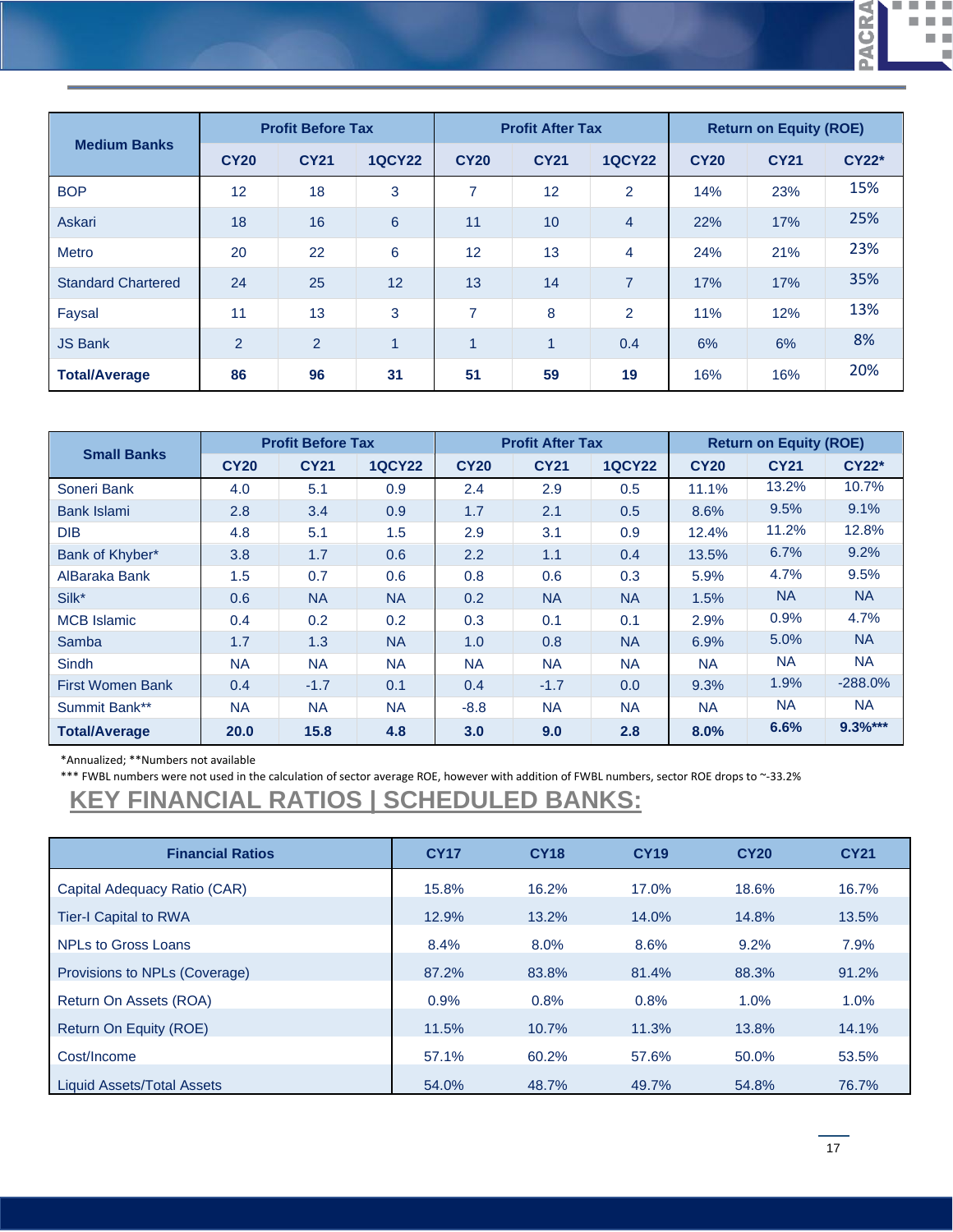### **RATING CURVE:**





**PACRA** 

D. L  $\mathcal{L}_{\mathcal{A}}$ a a ш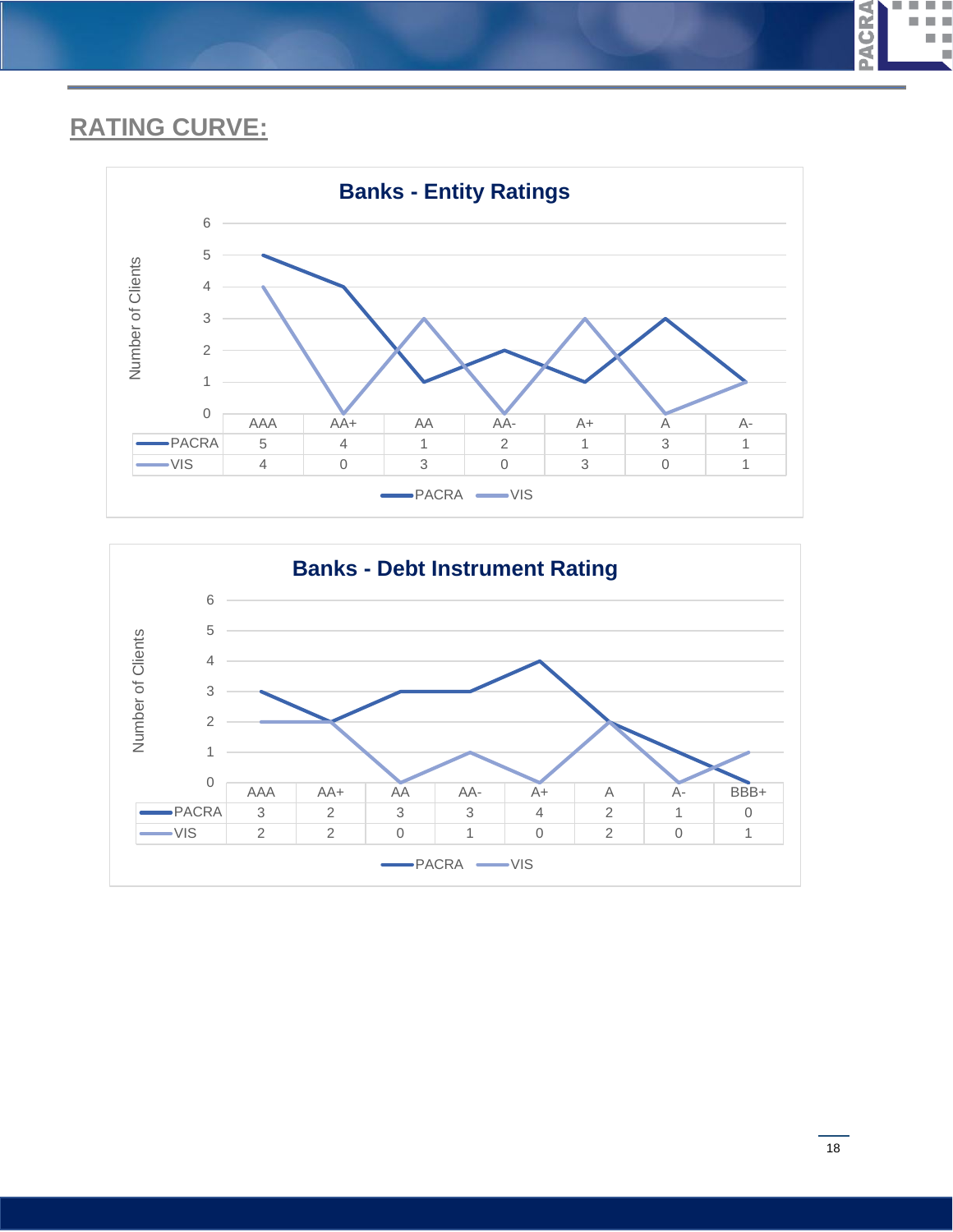# **ISLAMIC BANKS | LIST OF PLAYERS**

| S.No           | <b>Name</b>                                  | <b>Conventional Banks</b><br>having Islamic Banking | <b>Islamic Banks</b> |
|----------------|----------------------------------------------|-----------------------------------------------------|----------------------|
|                |                                              | <b>Branches</b>                                     |                      |
| $\mathbf{1}$   | Habib Bank Ltd.                              | ✔                                                   |                      |
| $\overline{2}$ | National Bank of Pakistan                    | $\checkmark$                                        |                      |
| 3              | United Bank Ltd.                             | ✓                                                   |                      |
| $\overline{4}$ | MCB Bank Ltd.                                |                                                     |                      |
| 5              | Meezan Bank Ltd.                             |                                                     |                      |
| 6              | Allied Bank Ltd.                             | $\checkmark$                                        |                      |
| $\overline{7}$ | Bank AL Habib Ltd.                           | ✔                                                   |                      |
| 8              | Bank Alfalah Ltd.                            | $\checkmark$                                        |                      |
| 9              | The Bank of Punjab                           | ✔                                                   |                      |
| 10             | Askari Bank Ltd.                             | $\checkmark$                                        |                      |
| 11             | Habib Metropolitan Bank Ltd.                 | ✔                                                   |                      |
| 12             | Standard Chartered Bank (Pakistan) Ltd.      | $\checkmark$                                        |                      |
| 13             | Faysal Bank Ltd.                             |                                                     |                      |
| 14             | JS Bank Ltd.                                 |                                                     |                      |
| 15             | Soneri Bank Ltd.                             |                                                     |                      |
| 16             | Bank Islami Pakistan Ltd.                    |                                                     |                      |
| 17             | Dubai Islamic Bank Pakistan Ltd.             |                                                     |                      |
| 18             | Sindh Bank Ltd.                              | ✔                                                   |                      |
| 19             | The Bank of Khyber                           |                                                     |                      |
| 20             | First Women Bank Ltd.                        |                                                     |                      |
| 21             | AlBaraka Bank (Pakistan) Ltd.                |                                                     |                      |
| 22             | Silk Bank Ltd                                | ✔                                                   |                      |
| 23             | <b>MCB Islamic Bank Ltd.</b>                 |                                                     |                      |
| 24             | <b>Summit Bank Ltd</b>                       | ✔                                                   |                      |
| 25             | <b>SAMBA Bank Ltd.</b>                       |                                                     |                      |
| 26             | Industrial and Commercial Bank of China Ltd. |                                                     |                      |
| 27             | Deutsche Bank AG                             |                                                     |                      |
| 28             | <b>Bank of China Limited</b>                 |                                                     |                      |
| 29             | Citibank N.A.                                |                                                     |                      |
|                | <b>Total</b>                                 | 15                                                  | $6\phantom{1}$       |

**DACRA** 

Ħ Ē.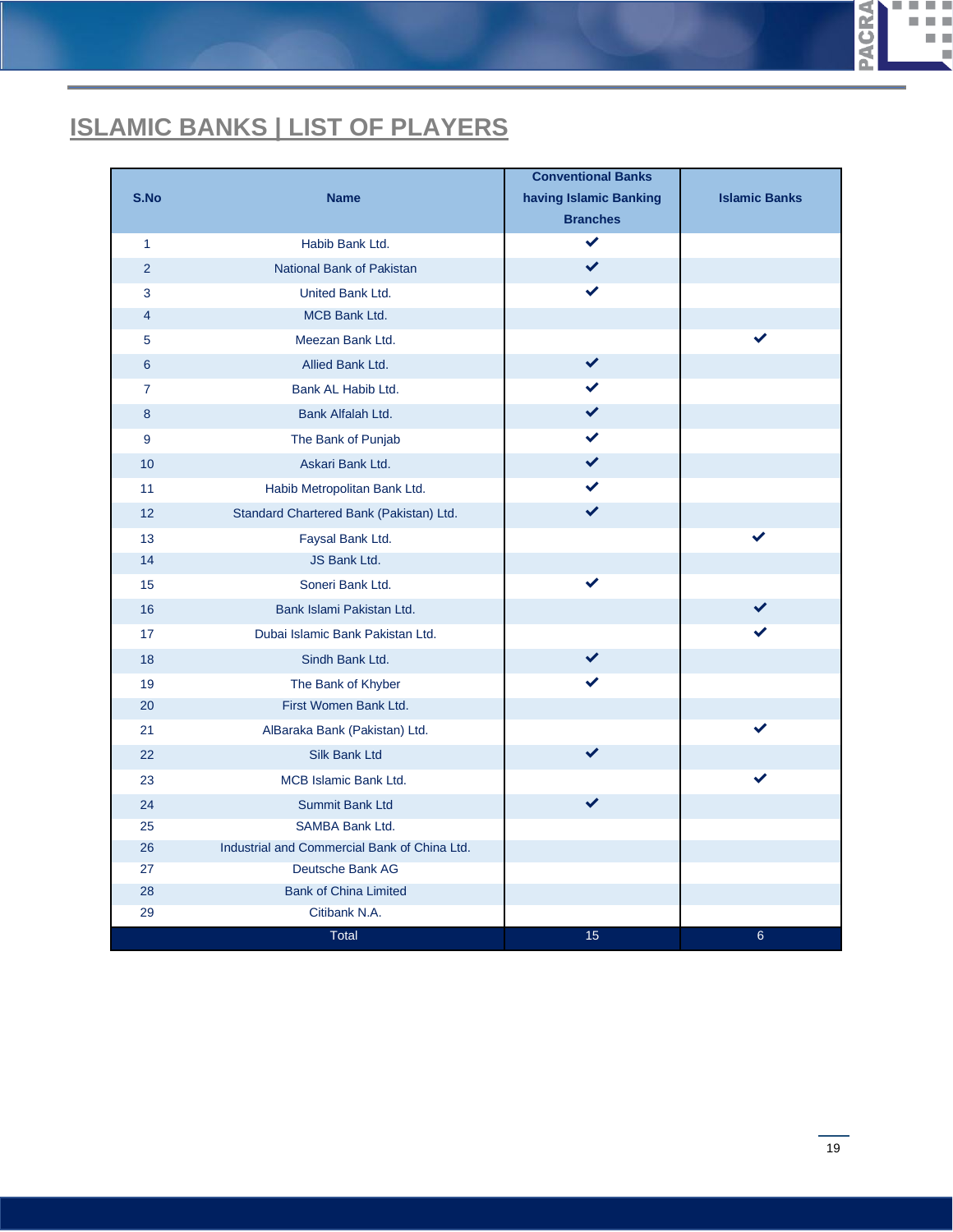# **ISLAMIC BANKS | FINANCIAL SUMMARY**

| <b>Islamic Banks &amp; Window Operations (PKR)</b>         |              | <b>CY21</b>                     |              | <b>1QCY22</b> |                                 |              |  |
|------------------------------------------------------------|--------------|---------------------------------|--------------|---------------|---------------------------------|--------------|--|
| mln)                                                       | <b>Banks</b> | <b>Islamic</b><br><b>Window</b> | <b>Total</b> | <b>Banks</b>  | <b>Islamic</b><br><b>Window</b> | <b>Total</b> |  |
| <b>Statement of Financial Position</b>                     |              |                                 |              |               |                                 |              |  |
| <b>ASSETS</b>                                              |              |                                 |              |               |                                 |              |  |
| Cash & Balances with Treasury Banks                        | 243,659      | 149,848                         | 393,507      | 217,387       | 137,587                         | 354,974      |  |
| <b>Balances With Other Banks</b>                           | 34,936       | 30,807                          | 65,742       | 35,505        | 29,747                          | 65,252       |  |
| Due from Financial Institutions                            | 276,431      | 95,493                          | 371,925      | 221,126       | 76,561                          | 297,687      |  |
| <b>Investments - Net</b>                                   | 940,328      | 911,600                         | 1,851,928    | 1,243,830     | 957,880                         | 2,201,711    |  |
| Financing - Net                                            | 1,358,161    | 1,239,165                       | 2,597,326    | 1,368,710     | 1,323,026                       | 2,691,736    |  |
| <b>Operating Fixed Assets</b>                              | 54,142       | 43,182                          | 97,324       | 56,455        | 44,569                          | 101,024      |  |
| <b>Deferred Tax Assets</b>                                 | 10,636       | 20                              | 10,656       | 12,448        | 224                             | 12,673       |  |
| <b>Other Assets</b>                                        | 109,570      | 78,655                          | 188,225      | 114,462       | 105,254                         | 219,716      |  |
| <b>TOTAL ASSETS</b>                                        | 3,027,863    | 2,548,770                       | 5,576,632    | 3,269,924     | 2,674,849                       | 5,944,773    |  |
| <b>LIABILITIES</b>                                         |              |                                 |              |               |                                 |              |  |
| <b>Bills Payable</b>                                       | 52,950       | 23.578                          | 76,528       | 61,745        | 26,165                          | 87,910       |  |
| Due to Financial Institution                               | 299,919      | 371,435                         | 671,354      | 525,257       | 342,612                         | 867,869      |  |
| Deposits And Other Accounts                                | 2,358,923    | 1,851,766                       | 4,210,689    | 2,349,112     | 1,896,584                       | 4,245,696    |  |
| <b>Sub-ordinated Loans</b>                                 | 34,734       |                                 | 34,734       | 34,734        |                                 | 34,734       |  |
| Liabilities Against Assets Subject To Finance<br>Lease     |              |                                 |              |               |                                 |              |  |
| <b>Deferred Tax Liabilities</b>                            | 2,055        | 934                             | 2,988        | 2,227         | 1,094                           | 3,321        |  |
| <b>Other Liabilities</b>                                   | 118,759      | 141,083                         | 259,843      | 131,336       | 230,342                         | 361,678      |  |
| <b>TOTAL LIABILITIES</b>                                   | 2,867,341    | 2,388,795                       | 5,256,136    | 3,104,411     | 2,496,798                       | 5,601,210    |  |
| <b>NET ASSETS</b>                                          | 160,522      | 159,974                         | 320,496      | 165,512       | 178,051                         | 343,563      |  |
| <b>NET ASSETS REPRESENTED BY: -</b>                        |              |                                 |              |               |                                 |              |  |
| <b>Share Capital</b>                                       | 64,298       | 69,836                          | 134,135      | 64,298        | 79,402                          | 143,700      |  |
| <b>Reserves</b>                                            | 29,437       | 66                              | 29,503       | 30,505        | 40                              | 30,545       |  |
| <b>Unappropriated Profit</b>                               | 58,171       | 88,428                          | 146,599      | 65,635        | 96,637                          | 162,272      |  |
| <b>Share Holders' Equity</b>                               | 151,906      | 158,331                         | 310,238      | 160,438       | 176,079                         | 336,517      |  |
| Surplus/Deficit On Revaluation Of Assets                   | 8,615        | 1,643                           | 10,259       | 5,074         | 1,972                           | 7,046        |  |
| <b>TOTAL</b>                                               | 160,522      | 159,974                         | 320,496      | 165,512       | 178,051                         | 343,563      |  |
| PROFIT AND LOSS STATEMENT                                  |              |                                 |              |               |                                 |              |  |
| Mark-Up Income                                             | 179,056      | 135,681                         | 314,737      | 60,667        | 49,920                          | 110,588      |  |
| Mark-Up Expenses                                           | 76,493       | 61,096                          | 137,588      | 29,560        | 26,593                          | 56,153       |  |
| <b>Net Mark-Up Income</b>                                  | 102,563      | 74,585                          | 177,148      | 31,107        | 23,327                          | 54,434       |  |
| Provisions & Bad Debts Written Off<br>Directly/(Reversals) | 3,584        | 5,017                           | 8,601        | $-677$        | 892                             | 215          |  |
| <b>Net Mark-Up Income After Provision</b>                  | 98,979       | 69,568                          | 168,547      | 31,784        | 22,435                          | 54,220       |  |
| Fees, Commission & Brokerage Income                        | 14,000       | 6,402                           | 20,402       | 4,258         | 2,163                           | 6,421        |  |
| <b>Dividend Income</b>                                     | 1,308        | 35                              | 1,342        | 325           | 16                              | 340          |  |
| Income From Dealing In Foreign Currencies                  | 5,655        | 1,642                           | 7,297        | 1,560         | 721                             | 2,281        |  |

**PACRA** 

щ

Ē.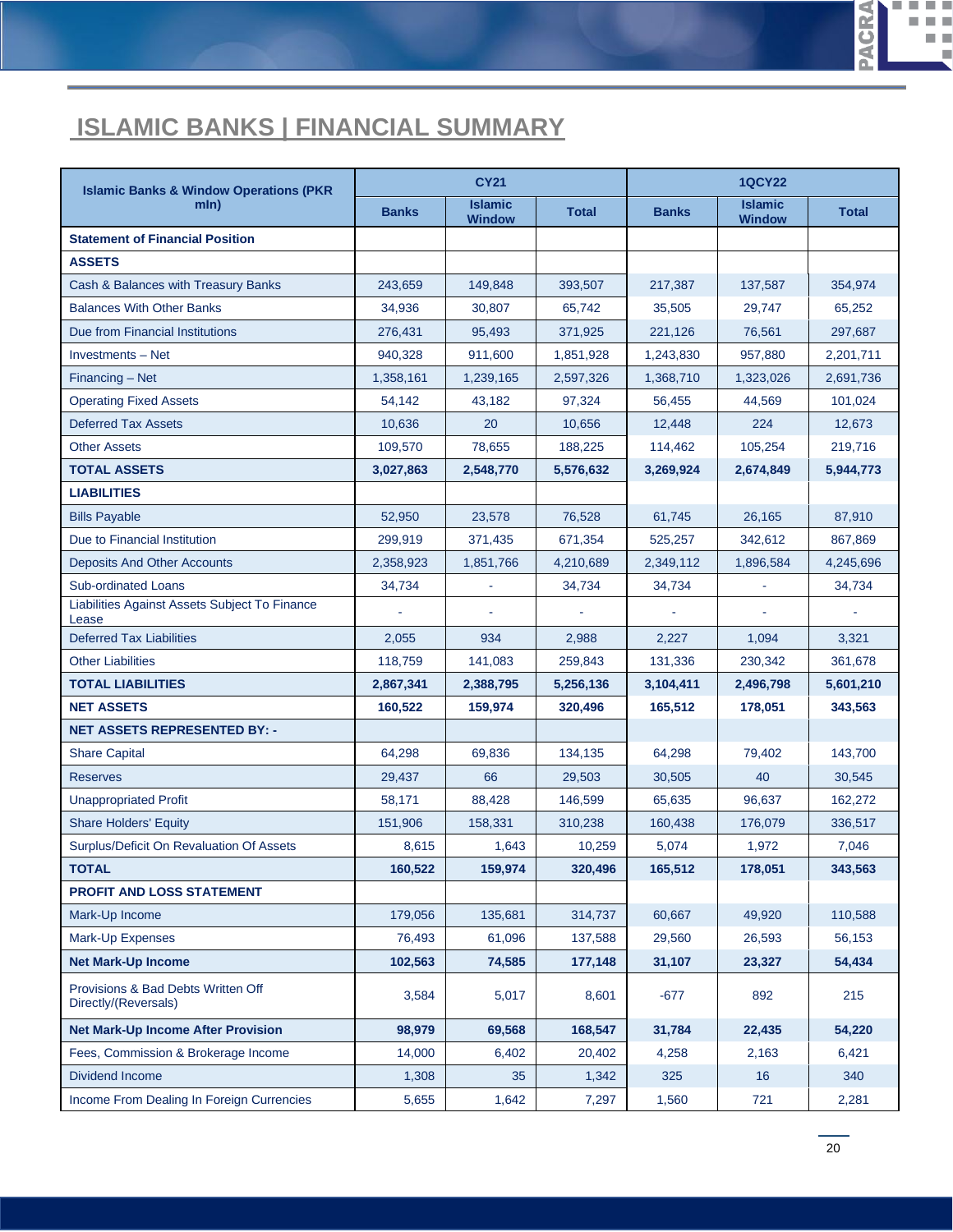| Other Income                                | 1.735    | 828    | 2,563   | 157    | 230    | 387    |
|---------------------------------------------|----------|--------|---------|--------|--------|--------|
| <b>Total Non - Markup Income</b>            | 22,697   | 8,907  | 31,604  | 6,299  | 3,130  | 9,430  |
| <b>Total Income</b>                         | 121,676  | 78,475 | 200,151 | 38,084 | 25,565 | 63,649 |
| <b>Administrative Expenses</b>              | 63,100   | 41,258 | 104,357 | 19,718 | 12.620 | 32.338 |
| <b>Other Expenses</b>                       | (158)    | 1,395  | 1.237   | 90     | 358    | 448    |
| <b>Total Non-Markup Expenses</b>            | 62,942   | 42,653 | 105,595 | 19,808 | 12.978 | 32.786 |
| Profit before Tax and Extra ordinary Items  | 58,734   | 35,822 | 94,556  | 18,276 | 12.587 | 30,863 |
| Extra ordinary/unusual Items -- Gain/(Loss) | <b>.</b> |        |         | $\sim$ |        |        |
| PROFIT/ (LOSS) BEFORE TAXATION              | 58,734   | 35,822 | 94,556  | 18,276 | 12,587 | 30.863 |
| Less: Taxation                              | 23,829   | 8,499  | 32,328  | 7.202  | 2.720  | 9.922  |
| <b>PROFIT/ (LOSS) AFTER TAX</b>             | 34.905   | 27.323 | 62.228  | 11.074 | 9,867  | 20.941 |

#### **LISTED BANKS | STOCK PERFORMANCE**



Market Capitalization of the Sector was recorded at PKR~1.153trn as of 16<sup>th</sup> May 2022.

**PACRA**